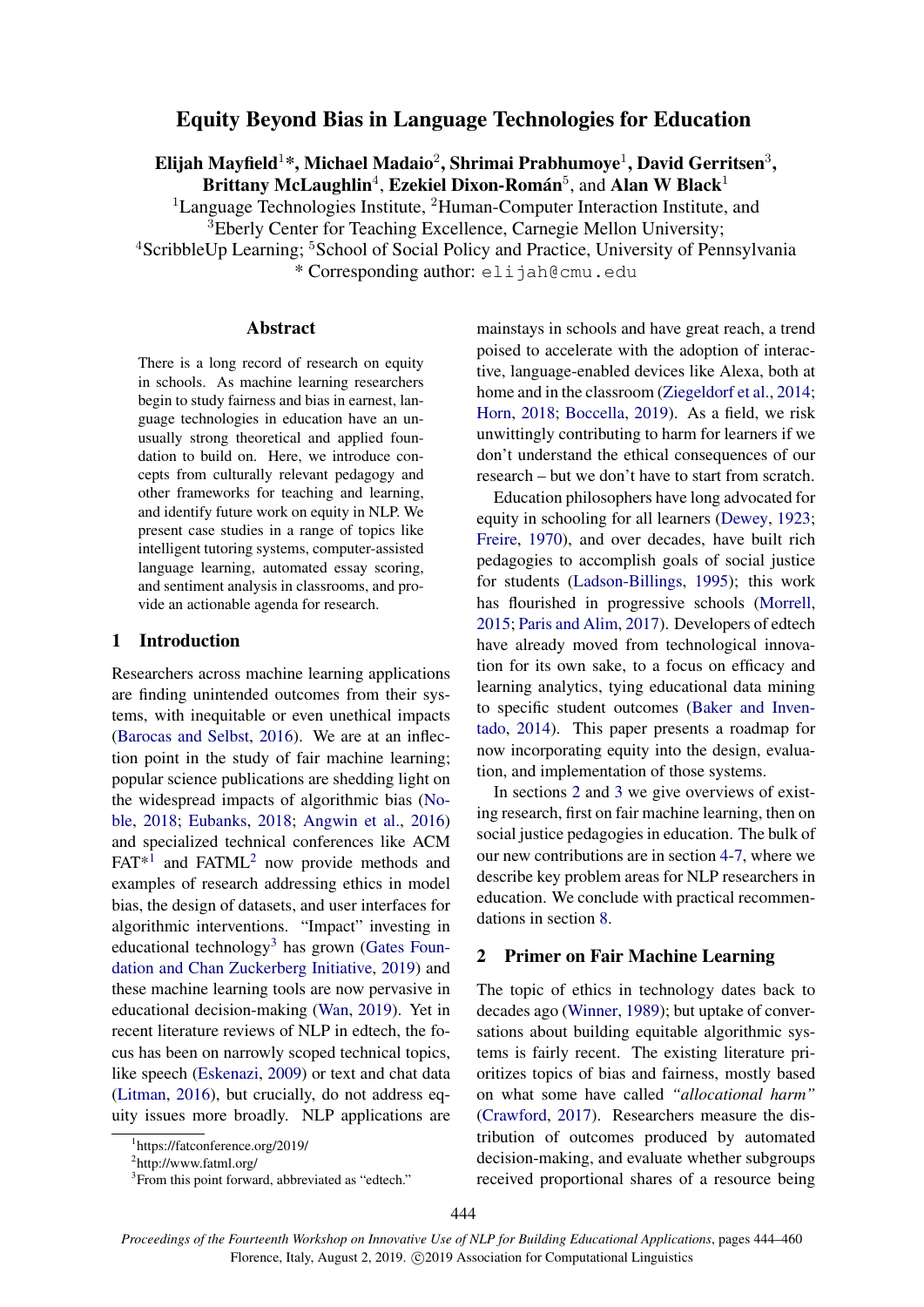distributed - bail release recommendations, approval for a mortgage, high test scores, and so on. Over and over, differential outcomes have been tied to biased modeling along demographic lines like gender, race, and age [\(Friedler et al.,](#page-11-2) [2019\)](#page-11-2).

Some have questioned the value of fairness research, arguing that machine learning may simply reproduce existing distributions, rather than cause harm in itself (see [Mittelstadt et al.](#page-13-3) [\(2016\)](#page-13-3) for an overview of this debate). But high-profile research has repeatedly shown an *amplifying* effect of machine learning on concrete real-world outcomes, like racial bias in recidivism prediction in judicial hearings [\(Corbett-Davies et al.,](#page-10-4) [2017\)](#page-10-4), or disproportionate error from facial recognition for dark skin tones, particularly among individuals identifying as female [\(Buolamwini and Gebru,](#page-9-3) [2018\)](#page-9-3).

Fairness work in NLP has focused particularly in dense semantic representations at the lexical or sentence level. In learned embeddings of meaning, bias exists along race and gender lines [\(Caliskan](#page-9-4) [et al.,](#page-9-4) [2017;](#page-9-4) [Garg et al.,](#page-11-3) [2018\)](#page-11-3) and is passed downstream, producing biased outcomes for tasks like coreference resolution [\(Zhao et al.,](#page-16-2) [2018a\)](#page-16-2), sentiment analysis [\(Kiritchenko and Mohammad,](#page-12-1) [2018\)](#page-12-1), search [\(Romanov et al.,](#page-14-2) [2019\)](#page-14-2), and dialogue systems [\(Voigt et al.,](#page-15-1) [2018;](#page-15-1) [Henderson et al.,](#page-12-2) [2018\)](#page-12-2). Research beyond metrics, analyzing the broader social impact of biased NLP, has also begun [\(Hovy and Spruit,](#page-12-3) [2016\)](#page-12-3).

Many of these problems stem from training data selection; models trained on standard written professional English, like the Penn Treebank [\(Mar](#page-13-4)[cus et al.,](#page-13-4) [1993\)](#page-13-4), fail to transfer to other writing styles, especially online where research suggests that NLP performance is degraded for underrepresented language groups, like African American English [\(Petrov and McDonald,](#page-14-3) [2012;](#page-14-3) [Blod](#page-9-5)[gett et al.,](#page-9-5) [2017\)](#page-9-5). Early work on "de-biasing" NLP has begun, seeking to reduce the amplification of bias in dense word embeddings [\(Boluk](#page-9-6)[basi et al.,](#page-9-6) [2016;](#page-9-6) [Zhao et al.,](#page-16-3) [2017,](#page-16-3) [2018b\)](#page-16-4); but early results still leave room for improvement [\(Go](#page-11-4)[nen and Goldberg,](#page-11-4) [2019\)](#page-11-4). Accounting for dialects and other language variation has been moderately more successful, with examples in speech recognition [\(Kraljic et al.,](#page-12-4) [2008\)](#page-12-4), parsing [\(Gimpel et al.,](#page-11-5) [2011\)](#page-11-5), and classification [\(Jurgens et al.,](#page-12-5) [2017\)](#page-12-5).

There are many open questions. [Chouldechova](#page-10-5) [\(2017\)](#page-10-5) and [Corbett-Davies and Goel](#page-10-6) [\(2018\)](#page-10-6) work to even *define* fairness, giving several proposals;

but related research has shown these definitions are brittle. Classifiers may trivially fail to maintain fairness properties when the output from one classifier is used as input for another, for instance [\(Dwork and Ilvento,](#page-10-7) [2018\)](#page-10-7), or even worsen disparate outcomes after iterating on algorithmic predictions over time [\(Liu et al.,](#page-13-5) [2018\)](#page-13-5). Research in computational ethics [\(Hooker and Kim,](#page-12-6) [2018\)](#page-12-6) may give some guidelines for the NLP community broadly, and work on richer formal systems of guarantees on fairness is underway [\(Kearns et al.,](#page-12-7) [2019\)](#page-12-7); but while this research is ongoing, developers continue to build systems. For NLP researchers working in education, specifically, a key resource will be the long tradition of educational equity research and praxis that exists today, and is being practiced in schools already.

### <span id="page-1-0"></span>3 Equity in Education Research

Machine learning research in general tends to focus on recent publication; to counteract this and set a longer-term context, in the following section we explain the historical background on learning science research that considers socio-cultural dimensions of learning and their implications for equity, work that motivates our recommendations for technologists building educational interventions.

#### 3.1 Sociocultural and Critical Perspectives

While much of the earliest work on learning science was purely behaviorist, the field's expansion into sociocultural factors that affect learning is old, beginning nearly a century ago. Driven by Marxist philosopher and psychologist Lev Vygotsky, the gaze of research shifted from inner processes of the mind to interactions between students and their cultural context and practices [\(Moll,](#page-13-6) [1992\)](#page-13-6). This tradition drove research into individual development via socially-mediated processes of learning [\(Chaiklin,](#page-9-7) [2003\)](#page-9-7). The mediated learning experience is done via a process of scaffolding what the learner knows and what they need help on, in their "zone of proximal development" [\(Hammond and](#page-11-6) [Gibbons,](#page-11-6) [2005\)](#page-11-6). This work also acknowledged the connection between formal school education and informal education in the world [\(Scribner and](#page-14-4) [Cole,](#page-14-4) [1973\)](#page-14-4), and introduced the idea of learning as a social process in which students build identity [\(Wenger,](#page-15-2) [2010\)](#page-15-2). This conceptual framework now dominate the scientific discourse on sociocultural research in edtech systems [\(Aleven et al.,](#page-8-1) [2016\)](#page-8-1).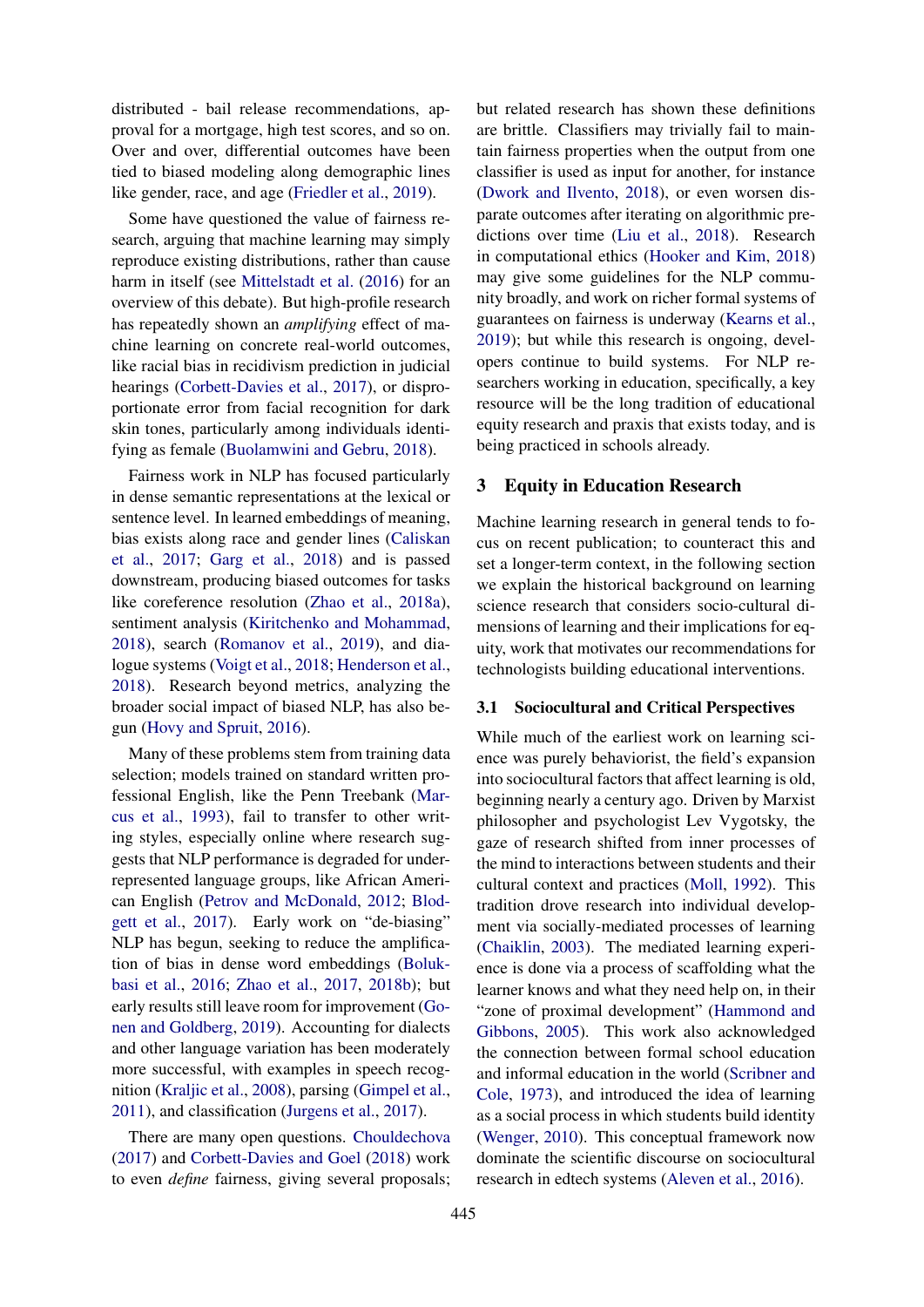The sociocultural paradigm from Vygotsky has humanized education compared to purely behaviorist approaches; meanwhile, parallel work in the emerging field of *critical pedagogy* was taking more aggressive steps. Led by Brazilian educational and social philosopher [Freire](#page-11-1) [\(1970\)](#page-11-1), this work argued that formal schooling was an ideological system for preserving existing power structures, that treats students as receptacles to be filled with culturally dominant views (*i.e.* a "banking" model), rather than giving students the opportunity to learn topics of intrinsic meaning to them. This alternate approach led to unprecedented gains in adult literacy during the twentieth century, particularly in Brazil [\(Kirkendall,](#page-12-8) [2010\)](#page-12-8) and in Cuba [\(Samuel and Williams,](#page-14-5) [2016\)](#page-14-5), demonstrating what pedagogical theorists described as liberatory education and critical consciousness [\(Freire,](#page-11-7) [1985\)](#page-11-7). This, and later work by critical theorists like [hooks](#page-12-9) [\(2003\)](#page-12-9), critiqued the banking model where learning is viewed as providing neutral information to students. Critical pedagogy instead views teaching as a fundamentally political process, where students may engage with topics from their life, ask questions about their contexts, and identify systemic power relations and institutions. When applied in school contexts, this approach successfully reaches students typically left behind in more mainstream pedagogies [\(Morrell,](#page-13-2) [2015\)](#page-13-2).

*Multiculturalist* approaches to education build on this, drawing from cultural, ethnic, and womens studies to teach by drawing on students' own cultural history and practices. The goal is to promote equity through learning within a student's community and culture, producing a *culturally sustaining pedagogy* [\(Ladson-Billings,](#page-13-1) [1995\)](#page-13-1). This approach necessitates educators who come from, or are deeply competent in, the cultural norms and expressions of their students, creating content and opportunities that allow students to connect with learning in an affirming way. By giving students tools to engage with and critique society, the most recent approaches continue to enable student growth [\(Paris and Alim,](#page-14-1) [2017\)](#page-14-1).

## 3.2 Application to Algorithms in Edtech

These perspectives can be hard to align with technological interventions. As direct critiques of dominant ideologies and institutions that legitimate and maintain inequality for students, their language is more forceful than most machine learning research. Unlike fairness literature in computer science venues, these works explicitly describe existing practices as based in white supremacist patriarchy, heteronormativity, and colonialism. This makes these pedagogies more expressive, capable of defining a path forward for equitable technologies; but it also makes them more suspicious of interventions that scale without local context and cultural knowledge.

However, educators have successfully applied these principles in technology-oriented work. [Mislevy et al.](#page-13-7) [\(2009\)](#page-13-7) shows how critical analysis can support and define assessment; [Morris and](#page-13-8) [Stommel](#page-13-8) [\(2018\)](#page-13-8) uses them to develop a digital pedagogy. The Gordon Commission shows how critical work can be a basis for development of adaptive learning systems [\(Armour-Thomas and](#page-8-2) [Gordon,](#page-8-2) [2013\)](#page-8-2). Across these and other applications, some principles are immediately clear:

- A shift in the goal of assessment, from measuring *static knowledge* to assessing *formative process*, acknowledging student growth at least as much as facts they have "banked."
- A vocabulary and willingness to describe existing systems as oppressive for students, on lines of race, economic class, gender, physical abilities, and other aspects of identity.
- A demand for cultural competence from the teachers and designers of learning systems, aligning the creators of educational environments with the students they teach.

The remainder of our paper summarizes key recommendations that lead from these principles. We reference them in the hope that researchers will move their conversations about equity in machine learning beyond model bias and allocational harm for subgroups. Such work is vital and the task of bias measurement is not solved yet, but researchers are already racing to build tools for these problems. [Madnani et al.](#page-13-9) [\(2017\)](#page-13-9), for instance, presents a capable tool for evaluating fair outcomes in automated essay scoring. It would be a mistake to focus on bias alone Given existing pedagogical work on equity and its focus on learning through dialogue, critical discourse, and action, we can propose broader mindset shifts for researchers. Our goal is to avoid harm to students and prevent expenditure of resources on research that maintains inequity rather than closing gaps in achievement across student populations.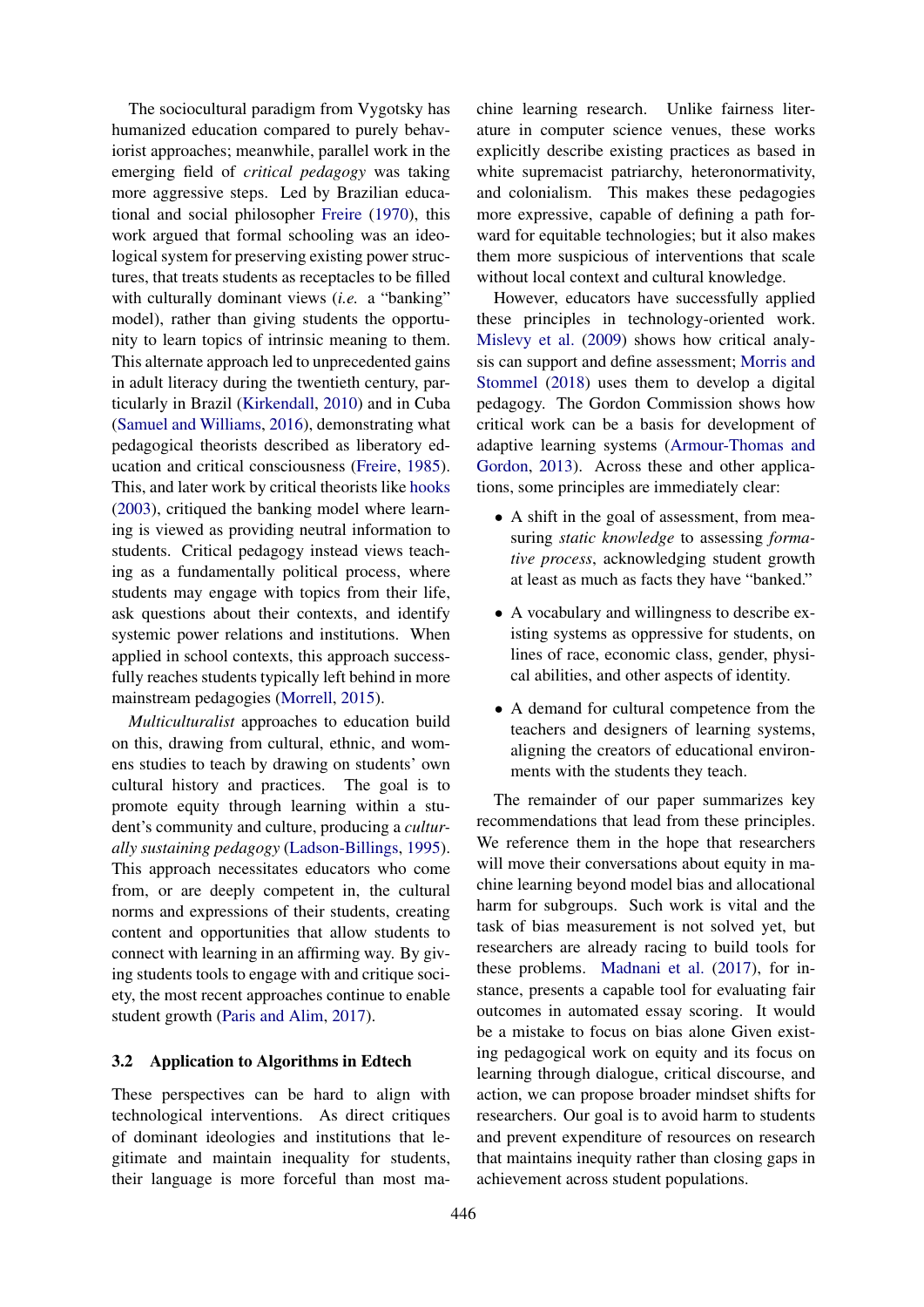#### <span id="page-3-0"></span>4 Avoiding Representational Harms

First, beyond allocational harm, there are *"representational harms"* in machine learning [\(Craw](#page-10-3)[ford,](#page-10-3) [2017\)](#page-10-3). This class of issues includes the ways in which technologies represent groups of people or cultures. This may take the form of search results returning stereotypical images of minorities [\(Noble,](#page-14-0) [2018\)](#page-14-0) or other algorithmic stereotyping [\(Abbasi et al.,](#page-8-3) [2019\)](#page-8-3); much of the work in word embeddings falls into this category [\(Caliskan](#page-9-4) [et al.,](#page-9-4) [2017\)](#page-9-4), though research on downstream tasks and outcomes often have more allocational focus. Machine learning may also marginalize groups by simply *not* representing their culture, resulting in educational systems where learners do not see themselves in the texts selected by instructors.

These harms can exist even when no disparate outcomes are observed, and even if there is no measured gap in predictive accuracy of models [\(Binns,](#page-9-8) [2018\)](#page-9-8). Students whose cultural background is in the minority in a classroom are less prone to participate in teacher-student interactions [\(Tatum et al.,](#page-15-3) [2013\)](#page-15-3) and in student group discussion [\(White,](#page-16-5) [2011\)](#page-16-5); these variations are predictable by gender, race, and nationality [\(Eddy](#page-10-8) [et al.,](#page-10-8) [2015\)](#page-10-8). We also know that instructor credibility is tied to demographics [\(Bavishi et al.,](#page-9-9) [2010\)](#page-9-9), as are student evaluations of a teacher's trustworthiness and caring [\(Finn et al.,](#page-11-8) [2009\)](#page-11-8).

## 4.1 Case Study: Agent-based Intelligent Tutoring Systems

In intelligent tutoring systems (ITS), a humanlike agent or visual avatar engages with students through text or speech. These systems now pair natural language instruction with parasocial features [\(Lubold et al.,](#page-13-10) [2018\)](#page-13-10) and mimicking nuanced human behaviors like finding "teachable moments" [\(Nye et al.,](#page-14-6) [2014\)](#page-14-6). They are used individually or with groups of students [\(Kumar et al.,](#page-13-11) [2007\)](#page-13-11) and to provide narrowly targeted support for Autistic students [\(Nojavanasghari et al.,](#page-14-7) [2017\)](#page-14-7) and deaf students [\(Scassellati et al.,](#page-14-8) [2018\)](#page-14-8).

When these pedagogical agents are used with students, regardless of if they play the role of tutors, coaches, or peers [\(Baylor and Kim,](#page-9-10) [2005\)](#page-9-10), representation matters. Decisions for agents' appearance, language, and behavior may impact learners' perceptions of the cultural identity of the agents [\(Haake and Gulz,](#page-11-9) [2008\)](#page-11-9), and may impact learners perceptions of their *own* belongingness

and identity (*cf.* [\(Fordham and Ogbu,](#page-11-10) [1986\)](#page-11-10)). Past work on agent representation also lacks alignment with modern understanding of identity, relying on binary definitions of gender [\(West and Zimmer](#page-15-4)[man,](#page-15-4) [1987;](#page-15-4) [Keyes,](#page-12-10) [2018\)](#page-12-10) and failing to account for identities at the intersection of multiple marginalized groups [\(Crenshaw,](#page-10-9) [1990\)](#page-10-9), especially in less developed countries [\(Wong-Villacres et al.,](#page-16-6) [2018\)](#page-16-6).

Incorporating representation improves embodied tutors, with improved student outcomes [\(Finkelstein et al.,](#page-11-11) [2013\)](#page-11-11). One of the simplest, most valuable steps for developers of ITS agents is to view the choice of the agent's identity presentation (identity factors such as race, appearance, voice, language, gender) as a non-neutral, political choice. The agents designed by researchers express to students beliefs about what a "model teacher" or "model student" look and sound like. Pracitioners and researchers alike often have great flexibility, at no additional expense, to intentionally design of the characters and content of the applications they create. This is different from the models themselves in a machine learning system, which rely on expensive training data, and which are often pretrained before development even begins, making it an attractive and high-leverage point for technologists to intervene.

## 5 Culturally Relevant Pedagogy

A lack of representation more broadly has contributed to an educational curriculum that privileges dominant cultures and which actively harms student engagement. The consequences are concrete - for instance, in recent bans on Chicano texts in the Southwest United States [\(Wanberg,](#page-15-5) [2013\)](#page-15-5). One can draw a straight line back to historical policies that have devalued cultures, particularly for indigenous populations [\(Adams,](#page-8-4) [1995\)](#page-8-4) and descendants of Black slaves [\(Alim et al.,](#page-8-5) [2016;](#page-8-5) [Lanehart,](#page-13-12) [1998\)](#page-13-12). Historically, students coming from marginalized cultures have been measured by a "deficit model" [\(Brannon et al.,](#page-9-11) [2008\)](#page-9-11), where their home culture was viewed merely as a lack of knowledge about the dominant majority culture.

But there are alternatives in the existing pedagogy literature, like [Moll et al.](#page-13-13) [\(2005\)](#page-13-13)'s "funds of knowledge" model. This approach defines the accumulated and culturally developed bodies of information and skills that students learn at home and in their communities, essential to their functioning and well-being. An equitable approach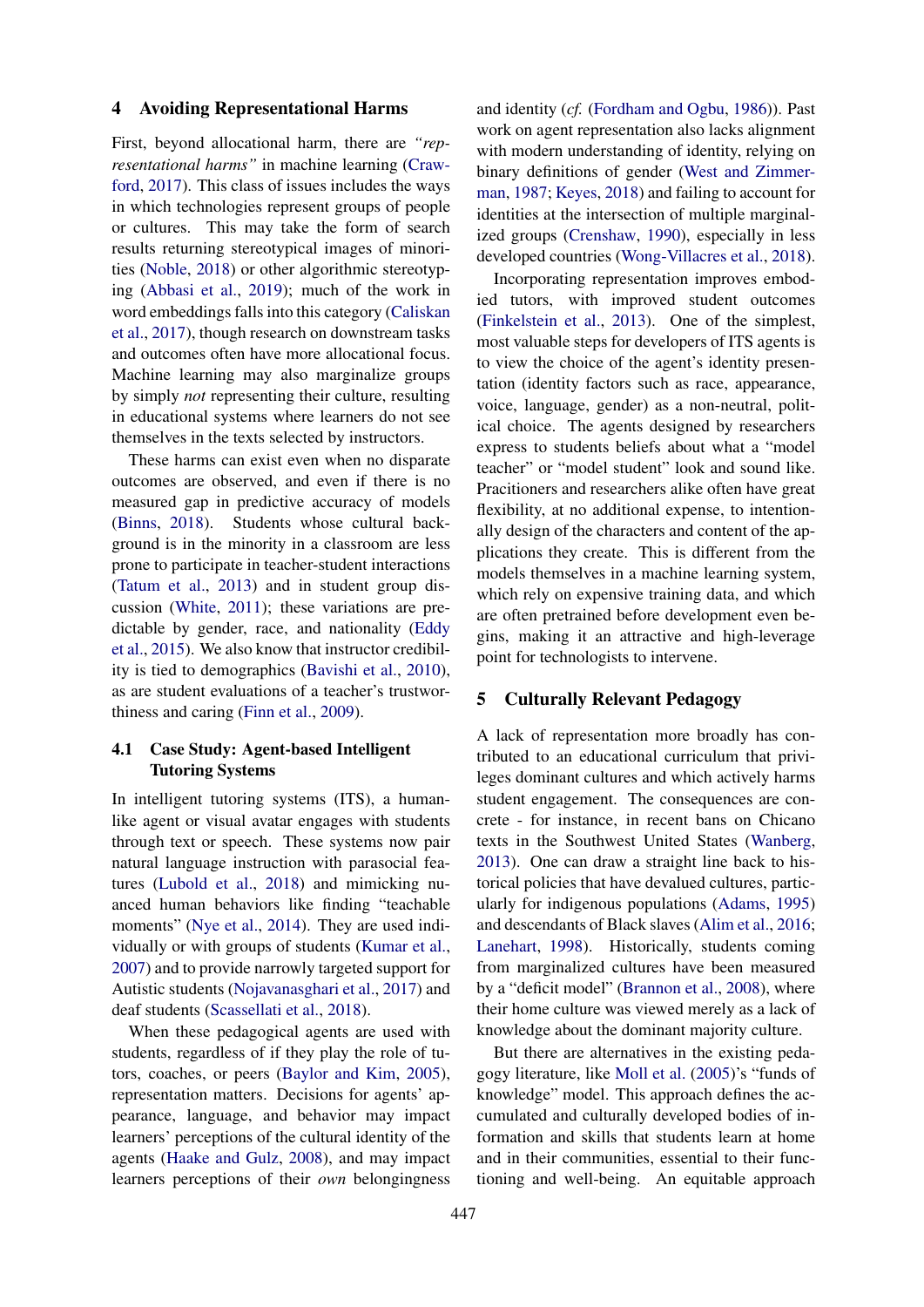treats cultural knowledge instead as an asset, and allows students to build on what they know. This extends to technologies used in the everyday lives, homes, and communities of students - influencing their ability to impact student learning outcomes.

#### 5.1 Case Study: Reading Comprehension

For early readers, speech recognition systems have been developed for children's voice and language [\(Gerosa et al.,](#page-11-12) [2009\)](#page-11-12) and are used to improve students' early reading skills [\(Mostow et al.,](#page-13-14) [2003\)](#page-13-14), or for speech-based vocabulary practice [\(Kumar](#page-13-15) [et al.,](#page-13-15) [2012\)](#page-13-15). Yet these systems are often unable to generate questions for texts from nonstandard linguistic groups (*e.g.* with the syntactic and morphological transformations in African-American English [\(Siegel,](#page-15-6) [2001\)](#page-15-6)). Systems today may also fail to recognize speech from students speaking certain dialects or accents, though progress in recognition for marginalized language variation is improving rapidly [\(Blodgett et al.,](#page-9-12) [2016;](#page-9-12) [Stewart,](#page-15-7) [2014;](#page-15-7) [Jørgensen et al.,](#page-12-11) [2015\)](#page-12-11).

After basic literacy skills are acquired, NLP tools for language understanding are widely used to generate reading comprehension questions [\(Heilman and Smith,](#page-12-12) [2010\)](#page-12-12). NLP is also used in related tasks like the measurement of readability [\(Aluisio et al.,](#page-8-6) [2010;](#page-8-6) [Vajjala and Meurers,](#page-15-8) [2012\)](#page-15-8), and generation of simplified texts to differentiate homework based on student ability [\(Xu et al.,](#page-16-7) [2015\)](#page-16-7). But from a pedagogy perspective, content from these systems may be inappropriate - for instance, the questions generated are often factual rather than encouraging critical thinking [\(Rick](#page-14-9)[ford,](#page-14-9) [2001\)](#page-14-9). This format does not measure student skills equally across cultures, and particularly under-reports progress in students of color, who tend to thrive when assessed through naturalistic narrative [\(Fagundes et al.,](#page-11-13) [1998\)](#page-11-13).

In pursuit of more reliable automated assessment, comprehension tasks may also fail to prioritize growth in student ability. Struggling readers understand texts more effectively when they are given chances to initiate dialogues and ask questions about texts, with teachers acting as listeners rather than ask their own questions about texts [\(Yopp,](#page-16-8) [1988\)](#page-16-8). Teachers have difficulty creating these interactions [\(Allington,](#page-8-7) [2005\)](#page-8-7), and intelligent agents have at least the potential for scaffolding tasks through real-time support for students as they perform their own tasks [\(Adamson et al.,](#page-8-8)

[2014\)](#page-8-8). But to date, work has primarily focused on factoid assessment [\(Mostow and Jang,](#page-14-10) [2012;](#page-14-10) [Zesch and Melamud,](#page-16-9) [2014;](#page-16-9) [Wojatzki et al.,](#page-16-10) [2016\)](#page-16-10). This is an opportunity for future equitable NLP research at the intersection of ITS agents and reading comprehension. Additionally, coaching teachers to perform these dialogues has potential to fill in gaps in professional development and preservice training [\(Gerritsen et al.,](#page-11-14) [2018\)](#page-11-14), further incentivizing development of culturally responsive reading comprehension.

## 5.2 Case Study: Automated Writing Feedback and Scoring

Algorithmic assessment of student writing has taken many forms, from summative use in standardized testing [\(Shermis and Hamner,](#page-15-9) [2012\)](#page-15-9) and the GRE [\(Chen et al.,](#page-9-13) [2016\)](#page-9-13) to formative use for classroom feedback [\(Woods et al.,](#page-16-11) [2017;](#page-16-11) [Wilson](#page-16-12) [and Roscoe,](#page-16-12) [2019\)](#page-16-12). This trend has led to sophisticated NLP analyses like argument mining [\(Nguyen and Litman,](#page-14-11) [2018\)](#page-14-11) and rhetorical structure detection [\(Fiacco et al.,](#page-11-15) [2019\)](#page-11-15). Automated scoring has seen some more limited use in higher education, as well [\(Cotos,](#page-10-10) [2014;](#page-10-10) [Johnson et al.,](#page-12-13) [2017\)](#page-12-13). For writers who are proficient or already working in professional settings, language technologies provide scaffolds like grammatical error detection and correction [\(Ng et al.,](#page-14-12) [2014\)](#page-14-12). These systems are enabled by rubrics, which give consistent and clear goals for writers [\(Reddy and An](#page-14-13)[drade,](#page-14-13) [2010\)](#page-14-13). Rubric-based writing has drawbacks like rigid formulation of tasks [\(Warner,](#page-15-10) [2018\)](#page-15-10), and many applications of rubrics are rooted in a racialized history difficult for technology to escape (Dixon-Román et al., [2019\)](#page-10-11).

Bias creeps into rubric writing and scoring of training data, unless extensive countermeasures are taken to maintain reliability across student backgrounds and varied response types [\(Loukina](#page-13-16) [et al.,](#page-13-16) [2018;](#page-13-16) [West-Smith et al.,](#page-15-11) [2018\)](#page-15-11). It also limits flexibility in task choice and response type from students, limiting students to writing styles that mirror the norms of the dominant school culture. Developers have an opportunity for equity work here, to the extent that they have leverage over task definition and training data collection [\(Lehr](#page-13-17) [and Ohm,](#page-13-17) [2017;](#page-13-17) [Holstein et al.,](#page-12-14) [2018\)](#page-12-14). Automated feedback systems may be improved through tasks that are flexible, and give culturally aligned opportunities for topic selection and choice; feedback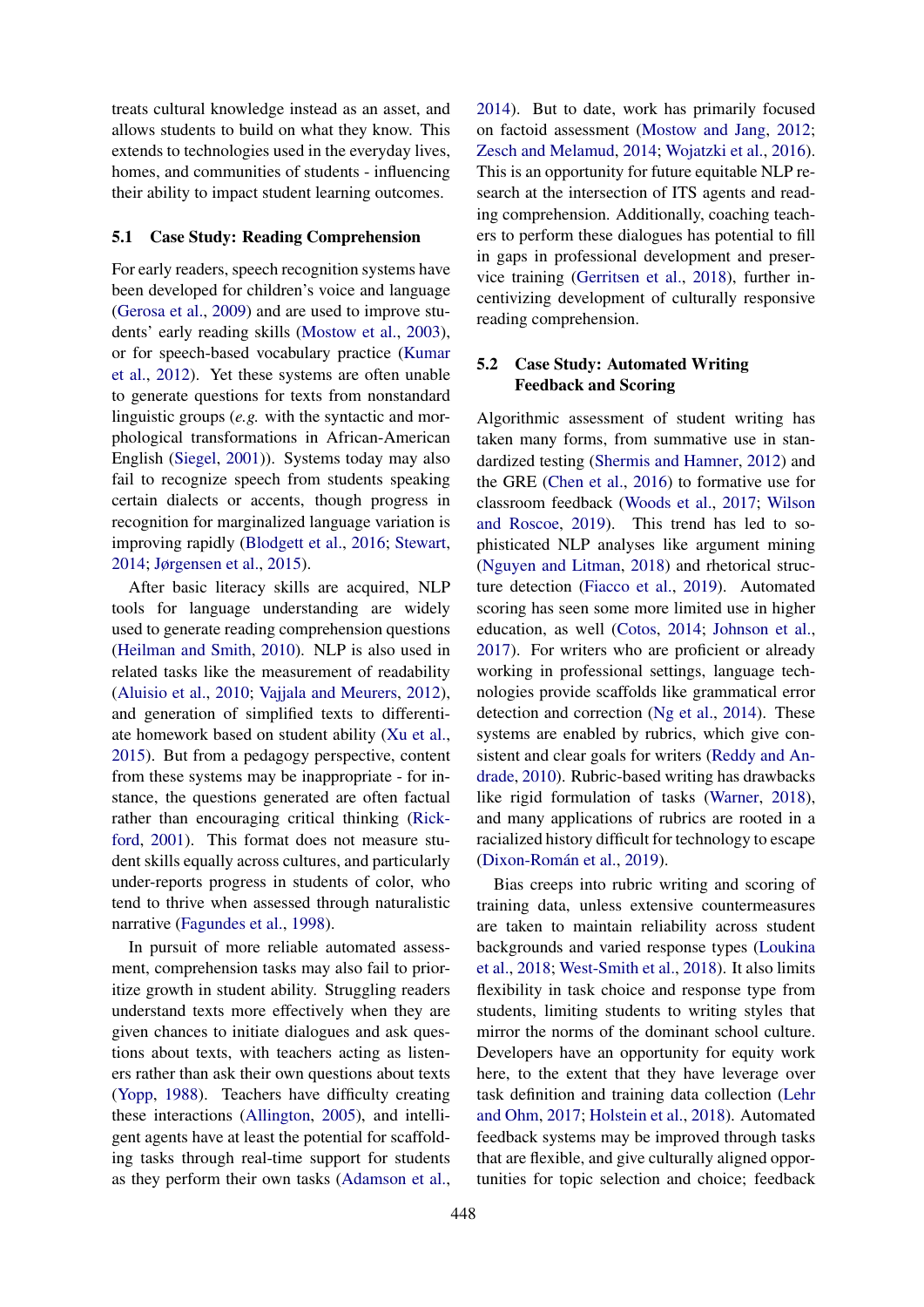on rubrics that align to student "funds of knowledge" rather than the often-racialized language of deficits; and collaborative opportunities to share their work, receiving feedback that extends beyond algorithmic response.

### 6 Avoiding Linguistic Imperialism

Beyond selection of which content to teach, a broader issue is the focus of most language education globally on English and other prestige languages. This creates a privileged medium of communication and learning, and is rooted in colonialism; see for instance English's position over regional languages in India [\(Hornberger and Vaish,](#page-12-15) [2009\)](#page-12-15) and the similar role of Afrikaans in South Africa [\(Heugh,](#page-12-16) [1995;](#page-12-16) [Alim and Haupt,](#page-8-9) [2017\)](#page-8-9); as well as how this extends to modern geopolitics in regions like Asia, with Han Chinese [\(He,](#page-12-17) [2013\)](#page-12-17). In presumed-monolingual environments where students already speak the dominant language at home, this same effect plays out in dialects; examples include the privileging of white American or British dialects over stigmatized dialects like African-American Vernacular English in America [\(Henderson,](#page-12-18) [1996;](#page-12-18) [Siegel,](#page-15-6) [2001\)](#page-15-6), or the role of Classical Arabic as a prestige language over regional variants across the Arab world [\(Haeri,](#page-11-16) [2000\)](#page-11-16). In language policy, this privileged position of a dominant language has been described as "linguistic imperialism" [\(Phillipson,](#page-14-14) [1992\)](#page-14-14).

This dominant position of specific languages, especially English, comes despite cognitive science findings that bilingualism and codeswitching ability has a marked positive effect on cognitive function [\(Petitto et al.,](#page-14-15) [2012;](#page-14-15) [Kroll and](#page-12-19) [Bialystok,](#page-12-19) [2013\)](#page-12-19) and may even have a positive economic effect on lifetime earnings [\(Agirdag,](#page-8-10) [2014\)](#page-8-10). Moreover, language learning can promote new language acquisition while preserving respect for the learner's home language (or "heritage" language), helping learners to selectively choose when and how to communicate in each. Pedagogies exist which value pragmatic, socially conscious use of code-switching in mixed linguistic environments [\(Wang and Mansouri,](#page-15-12) [2017\)](#page-15-12); these techniques are applicable to NLP.

## 6.1 Case Study: Computer-Assisted Language Learning

Computer-Assisted Language Learning, or CALL [\(Thomas et al.,](#page-15-13) [2012\)](#page-15-13), is an effective use of lan-

guage technologies for vocabulary-building, pronunciation training, and practice through speech recognition, and other less common tasks [\(Witt,](#page-16-13) [2012;](#page-16-13) [Levy and Stockwell,](#page-13-18) [2013\)](#page-13-18). Language learning is a convenient fit for quantification, rapid experimentation [\(Presson et al.,](#page-14-16) [2013\)](#page-14-16), large dataset collection through "learner corpora" [\(Meurers,](#page-13-19) [2015\)](#page-13-19), and fine-grained descriptions of progress through second language acquisition modeling [\(Settles et al.,](#page-14-17) [2018\)](#page-14-17). For second language teachers, NLP can improve their language awareness and skills [\(Burstein et al.,](#page-9-14) [2014\)](#page-9-14); for individual learners, language learning is highly personalizable and can be gamified for motivation and engagement [\(Munday,](#page-14-18) [2016\)](#page-14-18). Machine learning models are also a good fit for summative assessment of student skill, and is used both in speech [\(Chen et al.,](#page-9-15) [2018\)](#page-9-15) and writing [\(Ghosh](#page-11-17) [et al.,](#page-11-17) [2016\)](#page-11-17), including on high-stakes exams like the TOEFL [\(Chodorow and Burstein,](#page-10-12) [2004\)](#page-10-12).

These systems make numerous design choices to implicitly or explicitly reject the grammar and lexicon of minority dialects. Typically, codeswitching is neither taught as a skill nor supported as input. The relative sparsity of data for these variations may have resulted in unacceptable modeling accuracy in the past [\(Blodgett et al.,](#page-9-12) [2016\)](#page-9-12), but we are now closing that gap [\(Dalmia et al.,](#page-10-13) [2018;](#page-10-13) [Sitaram et al.,](#page-15-14) [2019\)](#page-15-14). For this field, an equitable language technologies agenda would seek to support rather than penalize these pragmatic skills. Such work can take place at multiple levels, beginning in early vocabulary work but particularly excelling in more sophisticated, scenario-driven practice for intermediate and advanced learners.

## <span id="page-5-0"></span>7 Surveillance Capitalism in Edtech

If we accept the premise that dominance hierarchies play a key role in education, it follows to acknowledge large-scale edtech that tracks students' activity in real time as one instantiation of "surveillance capitalism" in schools [\(Zuboff,](#page-16-14) [2015\)](#page-16-14). Recent evaluations suggest that when students are aware of such systems in use, they report being anxious, paranoid, and afraid of longterm repercussions for undesirable behavior [\(Yu](#page-16-15)[jie,](#page-16-15) [2019\)](#page-16-15). This may lead to short-term undesirable changes in students' behavior or expression to "game" algorithmic systems (*cf.* [\(Baker et al.,](#page-9-16) [2008\)](#page-9-16)). Effects may be greater in the long-term, with potential consequences to students' mental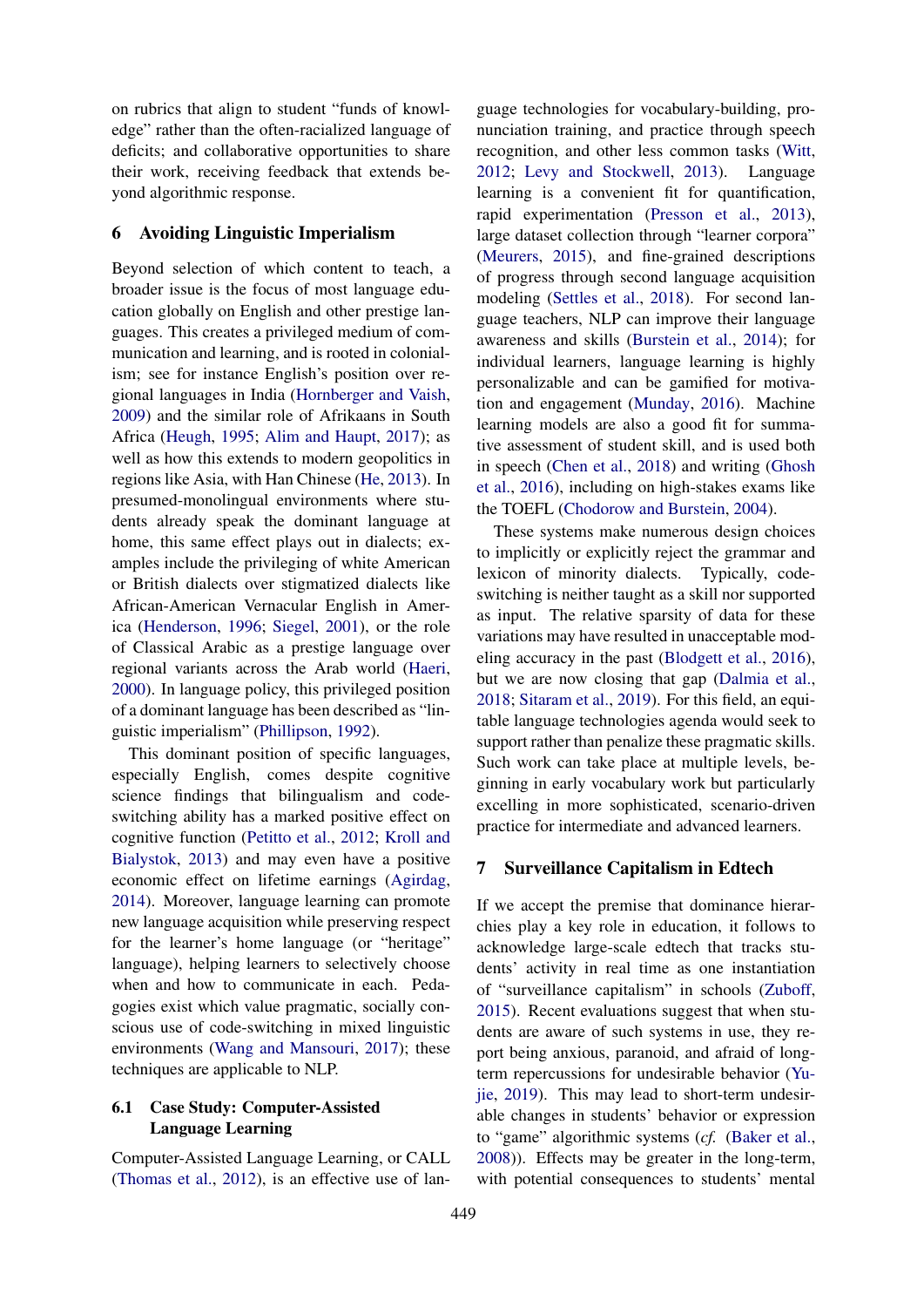health from always-on affect monitoring.

This presents an intersection for NLP to collaborate with information security and privacy researchers. Those fields are active in education, and the field has developed deep protections for students' personally identifiable data, enforced in America through laws like COPPA and FERPA [\(Regan and Jesse,](#page-14-19) [2018\)](#page-14-19). While these laws do have gaps [\(Parks,](#page-14-20) [2017\)](#page-14-20), they are largely robust and respected by technologists. More recent actions like the EU General Data Protection Regulation (GDPR) have also had meaningful impact on NLP research and data collection [\(Lewis et al.,](#page-13-20) [2017\)](#page-13-20). Legally, aggregating student data in order to develop and improve edtech provides a benefit to students and thus does not violate any law [\(Brinkman,](#page-9-17) [2013\)](#page-9-17) — but scholars continue to ask ethical questions on how to account for student privacy and control [\(Morris and Stommel,](#page-13-8) [2018\)](#page-13-8), and what data is being collected [\(Mieskes,](#page-13-21) [2017\)](#page-13-21).

As always-on systems monitor students throughout their school day and beyond, these questions of student privacy and control become compounded in scope and complexity. Additionally, continuous monitoring impacts students' behavior and well-being: behavioral science has established that people change their actions when they are being observed [\(Harris and Lahey,](#page-11-18) [1982\)](#page-11-18). Now, we must understand the impact when the observer is algorithmic.

## 7.1 Case Study: Student Engagement and Sentiment Analysis

One of the most common tasks in NLP research, for education and elsewhere, is sentiment and emotion recognition. This is important for education, both for design of affect-oriented curriculum [\(Taylor et al.,](#page-15-15) [2017\)](#page-15-15) and funding for socioemotional skills [\(Chan Zuckerberg Initiative,](#page-9-18) [2018\)](#page-9-18). This recent turn is driven by promising initial results of efficacy from socioemotional interventions in schools [\(Dougherty and Sharkey,](#page-10-14) [2017\)](#page-10-14). Measuring instantaneous student affective states is not only possible to reliably annotate, but also appears broadly possible to automatically infer [\(Yu et al.,](#page-16-16) [2017\)](#page-16-16); affect-aware tutoring systems are the subject of widespread research [\(Woolf et al.,](#page-16-17) [2009;](#page-16-17) [DMello and Graesser,](#page-10-15) [2012\)](#page-10-15). In text-only settings online, sentiment has been a key part of prediction of attrition rates in MOOCs [\(Yang et al.,](#page-16-18) [2013;](#page-16-18) [Wen et al.,](#page-15-16) [2014\)](#page-15-16), especially when combined with

micro-level instantaneous data like clickstream events [\(Crossley et al.,](#page-10-16) [2016\)](#page-10-16). These systems are now moving from data collected in text-only or tech-only environments, to multimodal data collected by always-on platforms like Alexa [\(Boc](#page-9-1)[cella,](#page-9-1) [2019\)](#page-9-1) and emerging video monitoring platforms like the "Class Care System" [\(Yujie,](#page-16-15) [2019\)](#page-16-15).

With this broad trend, we should question the implications of these systems as part of a move towards surveillance and monitoring, and their potential for impact on learners' well-being and behavior. Multimodal data are increasingly used to inform sentiment and affect detection algorithms [\(Yu et al.,](#page-16-16) [2017;](#page-16-16) [DMello and Graesser,](#page-10-15) [2012;](#page-10-15) [Woolf et al.,](#page-16-17) [2009\)](#page-16-17), but these algorithms are known to produce discriminatory results, with disparate outcomes by gender [\(Volkova et al.,](#page-15-17) [2013\)](#page-15-17), race [\(Kiritchenko and Mohammad,](#page-12-1) [2018\)](#page-12-1), and age (Díaz et al., [2018\)](#page-10-17), perpetuating a quantifiable trend of disproportionate surveillance impact for people of color [\(Voigt et al.,](#page-15-18) [2017\)](#page-15-18). In a particularly illuminating example of bias introduced during corpus creation, [Okur et al.](#page-14-21) [\(2018\)](#page-14-21) found that experts from one culture radically misclassify affective states when they do not share the same cultural background as their subjects. A primary question for educational affect-detection systems will be to identify whether and how these discriminatory results replicate in educational systems, and will only become more urgent as real-time data from cameras, microphones, and other technologies become ubiquitous in the classroom.

## <span id="page-6-0"></span>8 An Equity Agenda

### 8.1 Representation on Teams

A theme of our review is that cultural representations should be built into NLP systems; here, though, we refer back to critical pedagogy's demand for cultural competence on the *builders* of these systems. Digital embodiment of characters from marginalized identities, developed by technologists without a background in those communities' culture and practices, runs significant risks of negative impacts and appropriation, or "digital Blackface" [\(Green,](#page-11-19) [2006\)](#page-11-19). When NLP interventions mirror student cultures in purely performative ways, that representation is unlikely to be meaningful; indeed, it may worsen student engagement with agent-based systems. But these downfalls can be avoided through teams with "cultural competence" through lived experience and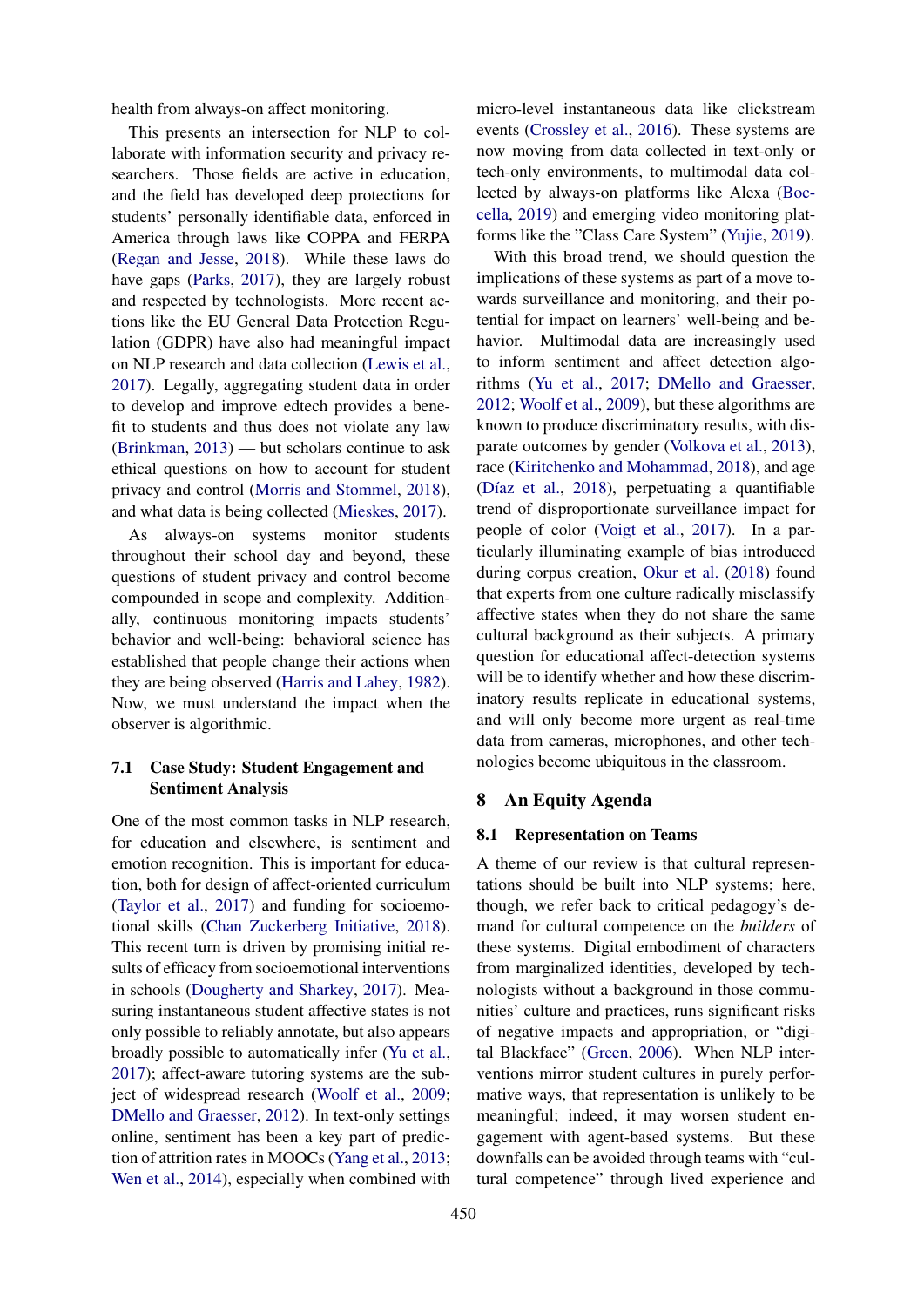group membership shared with the students they are building applications for.

A lack of diversity on research teams is a key contributor to discriminatory outcomes of machine learning systems in practice [\(West et al.,](#page-15-19) [2019\)](#page-15-19). Representational harms can be avoided by bringing those voices directly into the development of systems. Many of the challenges we have laid out are second nature to researchers with a cultural background in the communities that they seek to serve; having those voices in empowered positions during development can help make these issues salient before they are implemented - provided these voices are heard and empowered during the design process (*cf.* [Holstein et al.](#page-12-14) [\(2018\)](#page-12-14)).

#### 8.2 Intentional Science Communication

As researchers, our work always has the potential to "go viral" and reshape public discourse. To illustrate, we can look to early language acquisition. In [Hart and Risley](#page-12-20) [\(1995\)](#page-12-20), researchers prominently reported findings of a "30-million word gap" for children raised in lower-class, predominantly Black households, hindering their literacy development. Later research showed this gap was likely overstated by an order of magnitude [\(Gilker](#page-11-20)[son et al.,](#page-11-20) [2017\)](#page-11-20), and likely excluded race-related environmental factors like bystander talk [\(Sperry](#page-15-20) [et al.,](#page-15-20) [2018\)](#page-15-20). The discourse that emerged was largely discriminatory towards poor parents from minority backgrounds [\(Avineri et al.,](#page-9-19) [2015\)](#page-9-19).

But scientists can also cautiously understate results in public - most prominently in climate change policy and climate denialism [\(Dunlap,](#page-10-18) [2013\)](#page-10-18). In other fields, collective action by researchers has produced unified stands on how their technology should be used ethically, as in the use of gene-editing tool CRISPR to modify unborn children - an action that evoked unified condemnation from governments [\(Collins,](#page-10-19) [2018\)](#page-10-19), public figures [\(Lovell-Badge,](#page-13-22) [2019\)](#page-13-22), and peer researchers in China<sup>[4](#page-7-0)</sup>. Understanding the wider implications of research findings on NLP in education and positioning that work to have maximal impact is part of the job of effective science writing. Each circumstance is specific and there are no universal best practices - the key is to emphasize findings that are well-grounded in results, and to be intentional in how researchers encourage stories to evolve from those findings.

#### 8.3 Transparency and Regulation

If we do not take collective stances on ethical NLP in education from within our community, enforcement may instead come from external regulation. Some have argued this is a useful tool for enforcing accountability on algorithmic systems. Prior work has proposed regulatory frameworks that may serve as guidance [\(Whittaker et al.,](#page-16-19) [2018\)](#page-16-19); legal frameworks for these questions are already being developed [\(Kroll et al.,](#page-12-21) [2016\)](#page-12-21); bills are being introduced into the US Senate [\(Farivar,](#page-11-21) [2019\)](#page-11-21). Potential outcomes include waiving trade secrecy for data science companies, or applying "truth-in-advertising" laws to AI systems. These may be general, or may prioritize specific focus areas like affect recognition.

Should we move in this direction, research will need to support regulation, improving transparency and governance of algorithmic predictions. NLP researchers have aggressively studied interpretability, offering explanation of results rather than predictions alone [\(Guidotti et al.,](#page-11-22) [2018\)](#page-11-22) - linguistic information is captured by newer neural language models of text [\(Conneau et al.,](#page-10-20) [2018;](#page-10-20) [Sommerauer and Fokkens,](#page-15-21) [2018\)](#page-15-21) and speech [\(El](#page-10-21)[loumi et al.,](#page-10-21) [2018;](#page-10-21) [Krug and Stober,](#page-12-22) [2018\)](#page-12-22), reading comprehension [\(Kaushik and Lipton,](#page-12-23) [2018\)](#page-12-23), and machine translation [\(Shi et al.,](#page-15-22) [2016;](#page-15-22) [Ra](#page-14-22)[ganato and Tiedemann,](#page-14-22) [2018;](#page-14-22) [Belinkov and Glass,](#page-9-20) [2019\)](#page-9-20). Other work focuses on replication, allowing consistent tying of modeling choices to changes in behavior [\(Dror et al.,](#page-10-22) [2017,](#page-10-22) [2018\)](#page-10-23).

But the connection to liability is rarely made explicit, and is worth emphasis. These tools are not just useful for error analysis and optimization of model performance; they will also be a critical step towards liability for harmful decisions made by algorithms, which cannot alter behavior if it cannot be traced and enforced [\(Ananny](#page-8-11) [and Crawford,](#page-8-11) [2018\)](#page-8-11). Governance can also come from somewhere in between collective action and national-level regulation. Some have proposed best practices for ethical industry research in NLP, mirroring IRB processes in universities [\(Leidner](#page-13-23) [and Plachouras,](#page-13-23) [2017\)](#page-13-23). This approach would assign responsibility during research, limiting experiments on users of commercial products. Either unregulated software will cause harm to students and teachers, or regulation and accountability to prevent inequitable use will come from somewhere. There is a spectrum of options for NLP,

<span id="page-7-0"></span><sup>4</sup> https://www.yicai.com/news/100067069.html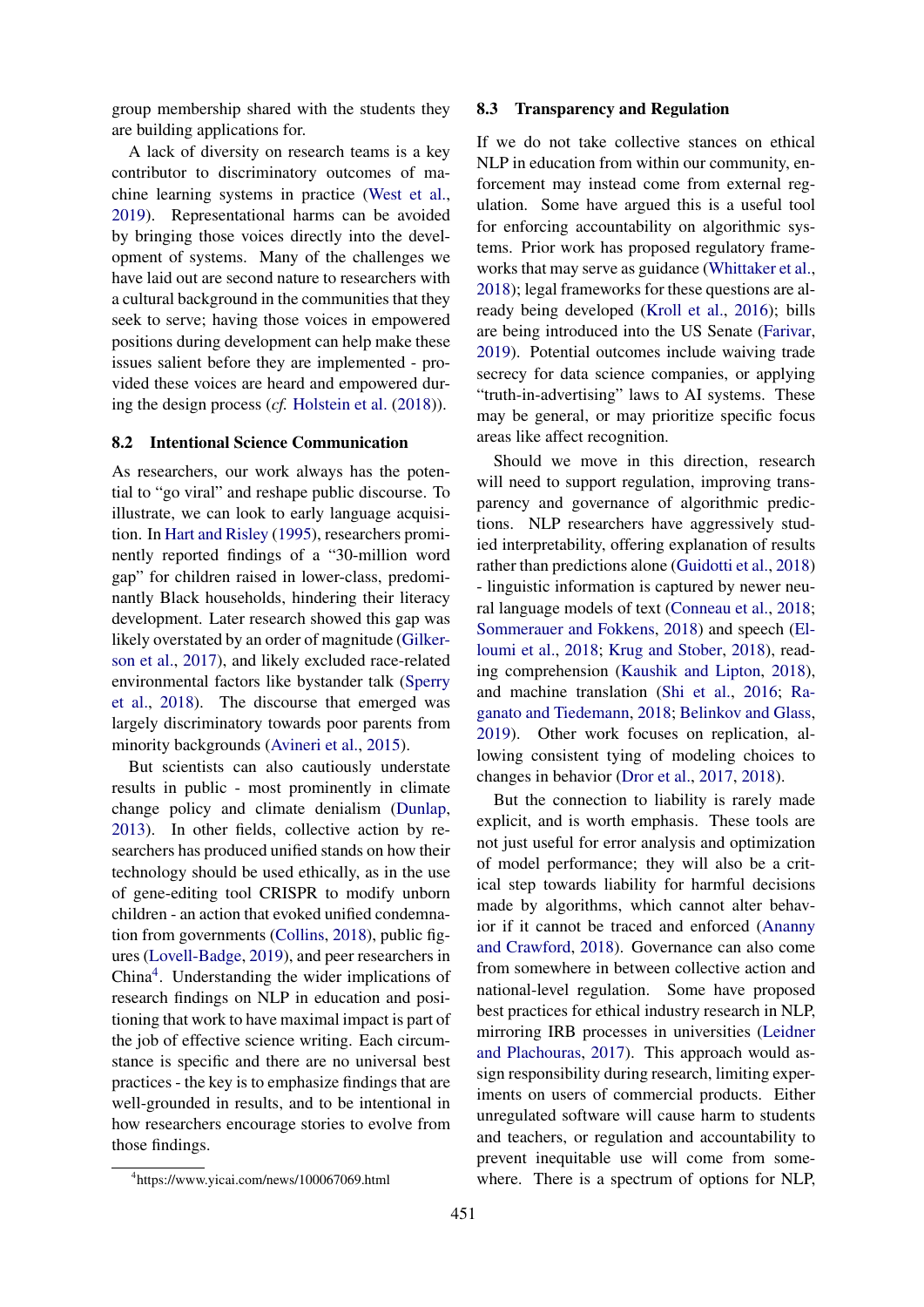from interpretability and self-governance to topdown regulation. It would be better for researchers to be at the forefront of that conversation.

#### 8.4 Defining Boundaries for Software

As our last recommendation, researchers should acknowledge the "solutionism" trap endemic in technical research, which assumes that there is a methodological change that could fix any problem while maintaining the primacy of our algorithmic solutions [\(Selbst et al.,](#page-14-23) [2019\)](#page-14-23). Some activists advocate for leaving certain problems unresearched entirely, due to their intrinsic and systemic risk of harm for marginalized populations — see for instance this discussion in the case of facial recognition software, in [Whittaker et al.](#page-16-19) [\(2018\)](#page-16-19). Sometimes, machine learning systems will not be the right way to solve problems. A valuable contribution of future work will be to better lay out the taxonomies of ethics and equity that apply to NLP research, following work that has begun in algorithmic systems more broadly [\(Ananny,](#page-8-12) [2016\)](#page-8-12). This will allow researchers to make consistent choices about which problems are tractable with technological solutions, rather than addressing each new problem in an ad hoc fashion [\(Chancellor et al.,](#page-9-21) [2019\)](#page-9-21). This can only improve the quality of the products we do choose to build.

#### 9 Conclusion

Machine learning has made many promises that are going to be difficult to fulfill. Throughout the 1960s and 1970s, science fiction author Arthur C. Clarke described the aim of technology in education to be: *"Any teacher that can be replaced by a machine should be."* [\(Bayne,](#page-9-22) [2015\)](#page-9-22). As late as 2015, adaptive learning companies like Knewton argued in favor of *"robot tutors in the sky that can semi-read your mind"* to replace traditional teachers [\(Westervelt,](#page-15-23) [2015\)](#page-15-23). While this language has become more muted in recent years, the promise of AI and attached hype for our work is at an alltime peak. Language technologies in education have the potential to enable equity in the "pedagogical troika" of teaching, learning, and assessment [\(Gordon and Rajagopalan,](#page-11-23) [2016\)](#page-11-23). While that potential is great, reifying existing power hierarchies is easy to do by accident or by choice; we hope researchers will resist simple answers, and build equity into future work from the start.

### References

- <span id="page-8-3"></span>Mohsen Abbasi, Sorelle A Friedler, Carlos Scheidegger, and Suresh Venkatasubramanian. 2019. Fairness in representation: quantifying stereotyping as a representational harm. *arXiv preprint arXiv:1901.09565*.
- <span id="page-8-4"></span>David Wallace Adams. 1995. *Education for Extinction: American Indians and the Boarding School Experience, 1875-1928.* ERIC.
- <span id="page-8-8"></span>David Adamson, Gregory Dyke, Hyeju Jang, and Carolyn Penstein Rosé. 2014. Towards an agile approach to adapting dynamic collaboration support to student needs. *International Journal of Artificial Intelligence in Education*, 24(1):92–124.
- <span id="page-8-10"></span>Orhan Agirdag. 2014. The long-term effects of bilingualism on children of immigration: student bilingualism and future earnings. *International Journal of Bilingual Education and Bilingualism*, 17(4):449–464.
- <span id="page-8-1"></span>Vincent Aleven, Elizabeth A McLaughlin, R Amos Glenn, and Kenneth R Koedinger. 2016. Instruction based on adaptive learning technologies. *Handbook of research on learning and instruction. Routledge*.
- <span id="page-8-9"></span>H Samy Alim and Adam Haupt. 2017. reviving soul (s) with afrikaaps. *Culturally Sustaining Pedagogies: Teaching and Learning for Justice in a Changing World*, page 157.
- <span id="page-8-5"></span>H Samy Alim, John R Rickford, and Arnetha F Ball. 2016. *Raciolinguistics: How Language Shapes Our Ideas About Race*. Oxford University Press.
- <span id="page-8-7"></span>Richard L Allington. 2005. *What Really Matters for Struggling Readers: Designing Research-Based Programs (What Really Matters Series)*. Boston, MA: Allyn & Bacon.
- <span id="page-8-6"></span>Sandra Aluisio, Lucia Specia, Caroline Gasperin, and Carolina Scarton. 2010. Readability assessment for text simplification. In *Proceedings of the NAACL HLT 2010 Fifth Workshop on Innovative Use of NLP for Building Educational Applications*, pages 1–9. Association for Computational Linguistics.
- <span id="page-8-12"></span>Mike Ananny. 2016. Toward an ethics of algorithms: Convening, observation, probability, and timeliness. *Science, Technology, & Human Values*, 41(1):93– 117.
- <span id="page-8-11"></span>Mike Ananny and Kate Crawford. 2018. Seeing without knowing: Limitations of the transparency ideal and its application to algorithmic accountability. *New Media & Society*, 20(3):973–989.
- <span id="page-8-0"></span>Julia Angwin, Jeff Larson, Surya Mattu, and Lauren Kirchner. 2016. Machine bias. *ProPublica, May*, 23.
- <span id="page-8-2"></span>Eleanor Armour-Thomas and Edmund W Gordon. 2013. Toward an understanding of assessment as a dynamic component of pedagogy. *The Gordon Commission, Princeton NJ*.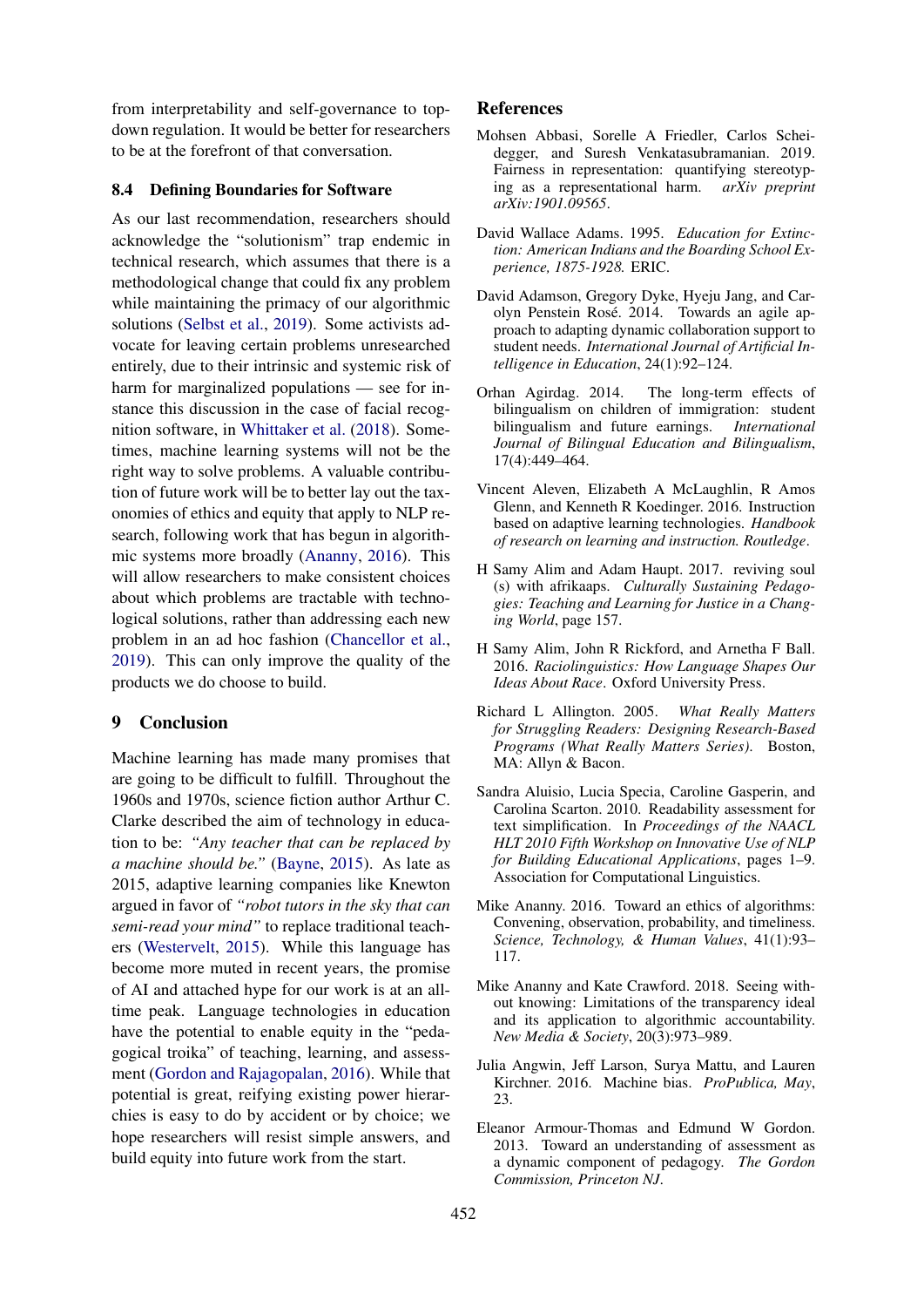- <span id="page-9-19"></span>Netta Avineri, Eric Johnson, Shirley Brice-Heath, Teresa McCarty, Elinor Ochs, Tamar Kremer-Sadlik, Susan Blum, Ana Celia Zentella, Jonathan Rosa, Nelson Flores, et al. 2015. Invited forum: Bridging the language gap. *Journal of Linguistic Anthropology*, 25(1):66–86.
- <span id="page-9-16"></span>Ryan Baker, Jason Walonoski, Neil Heffernan, Ido Roll, Albert Corbett, and Kenneth Koedinger. 2008. Why students engage in gaming the system behavior in interactive learning environments. *Journal of Interactive Learning Research*, 19(2):185–224.
- <span id="page-9-2"></span>Ryan Shaun Baker and Paul Salvador Inventado. 2014. Educational data mining and learning analytics. In *Learning analytics*, pages 61–75. Springer.
- <span id="page-9-0"></span>Solon Barocas and Andrew D Selbst. 2016. Big data's disparate impact. *Calif. L. Rev.*, 104:671.
- <span id="page-9-9"></span>Anish Bavishi, Juan M Madera, and Michelle R Hebl. 2010. The effect of professor ethnicity and gender on student evaluations: Judged before met. *Journal of Diversity in Higher Education*, 3(4):245.
- <span id="page-9-10"></span>Amy L Baylor and Yanghee Kim. 2005. Simulating instructional roles through pedagogical agents. *International Journal of Artificial Intelligence in Education*, 15(2):95–115.
- <span id="page-9-22"></span>Sian Bayne. 2015. Teacherbot: interventions in automated teaching. *Teaching in Higher Education*, 20(4):455–467.
- <span id="page-9-20"></span>Yonatan Belinkov and James Glass. 2019. Analysis methods in neural language processing: A survey. *Transactions of the Association for Computational Linguistics*, 7:49–72.
- <span id="page-9-8"></span>Reuben Binns. 2018. Fairness in machine learning: Lessons from political philosophy. In *Conference on Fairness, Accountability and Transparency*, pages 149–159.
- <span id="page-9-12"></span>Su Lin Blodgett, Lisa Green, and Brendan O'Connor. 2016. Demographic dialectal variation in social media: A case study of african-american english. In *Proceedings of the 2016 Conference on Empirical Methods in Natural Language Processing*, pages 1119–1130.
- <span id="page-9-5"></span>Su Lin Blodgett, Johnny Wei, and Brendan O'Connor. 2017. A dataset and classifier for recognizing social media english. In *Proceedings of the 3rd Workshop on Noisy User-generated Text*, pages 56–61.
- <span id="page-9-1"></span>Kathy Boccella. 2019. Alexa, can you help kids learn and teachers manage a classroom? at garnet valley, the answer is: Yes. https://www.philly.com/news/alexa-amazongarnetvalley-school–20190213.html. Accessed 2019-04-13.
- <span id="page-9-6"></span>Tolga Bolukbasi, Kai-Wei Chang, James Y Zou, Venkatesh Saligrama, and Adam T Kalai. 2016. [Man is to computer programmer as woman is to](http://papers.nips.cc/paper/6228-man-is-to-computer-programmer-as-woman-is-to-homemaker-debiasing-word-embeddings.pdf)

[homemaker? debiasing word embeddings.](http://papers.nips.cc/paper/6228-man-is-to-computer-programmer-as-woman-is-to-homemaker-debiasing-word-embeddings.pdf) In D. D. Lee, M. Sugiyama, U. V. Luxburg, I. Guyon, and R. Garnett, editors, *Advances in Neural Information Processing Systems 29*, pages 4349–4357. Curran Associates, Inc.

- <span id="page-9-11"></span>Lil Brannon, Jennifer Pooler Courtney, Cynthia P Urbanski, Shana V Woodward, Jeanie Marklin Reynolds, Anthony E Iannone, Karen D Haag, Karen Mach, Lacy Arnold Manship, and Mary Kendrick. 2008. Ej extra: The five-paragraph essay and the deficit model of education. *The English Journal*, 98(2):16–21.
- <span id="page-9-17"></span>Bo Brinkman. 2013. An analysis of student privacy rights in the use of plagiarism detection systems. *Science and engineering ethics*, 19(3):1255–1266.
- <span id="page-9-3"></span>Joy Buolamwini and Timnit Gebru. 2018. Gender shades: Intersectional accuracy disparities in commercial gender classification. In *Conference on Fairness, Accountability and Transparency*, pages 77–91.
- <span id="page-9-14"></span>Jill Burstein, Jane Shore, John Sabatini, Brad Moulder, Jennifer Lentini, Kietha Biggers, and Steven Holtzman. 2014. From teacher professional development to the classroom: How nlp technology can enhance teachers' linguistic awareness to support curriculum development for english language learners. *Journal of Educational Computing Research*, 51(1):119– 144.
- <span id="page-9-4"></span>Aylin Caliskan, Joanna J Bryson, and Arvind Narayanan. 2017. Semantics derived automatically from language corpora contain human-like biases. *Science*, 356(6334):183–186.
- <span id="page-9-7"></span>Seth Chaiklin. 2003. The zone of proximal development in vygotskys analysis of learning and instruction. *Vygotskys educational theory in cultural context*, 1:39–64.
- <span id="page-9-18"></span>The Chan Zuckerberg Initiative. 2018. Chan zuckerberg initiative announces support to advance student development and success. https://chanzuckerberg.com/newsroom/chanzuckerberg-initiative-announces-support-toadvance-student-development-and-success/. Accessed 2018-04-13.
- <span id="page-9-21"></span>Stevie Chancellor, Michael L Birnbaum, Eric D Caine, Vincent Silenzio, and Munmun De Choudhury. 2019. A taxonomy of ethical tensions in inferring mental health states from social media. In *Proceedings of the 2nd ACM Conference on Fairness, Accountability, and Transparency (Atlanta GA*.
- <span id="page-9-13"></span>Jing Chen, James H Fife, Isaac I Bejar, and Andre A´ Rupp. 2016. Building e-rater $(\overline{R})$  scoring models using machine learning methods. *ETS Research Report Series*, 2016(1):1–12.
- <span id="page-9-15"></span>Lei Chen, Jidong Tao, Shabnam Ghaffarzadegan, and Yao Qian. 2018. End-to-end neural network based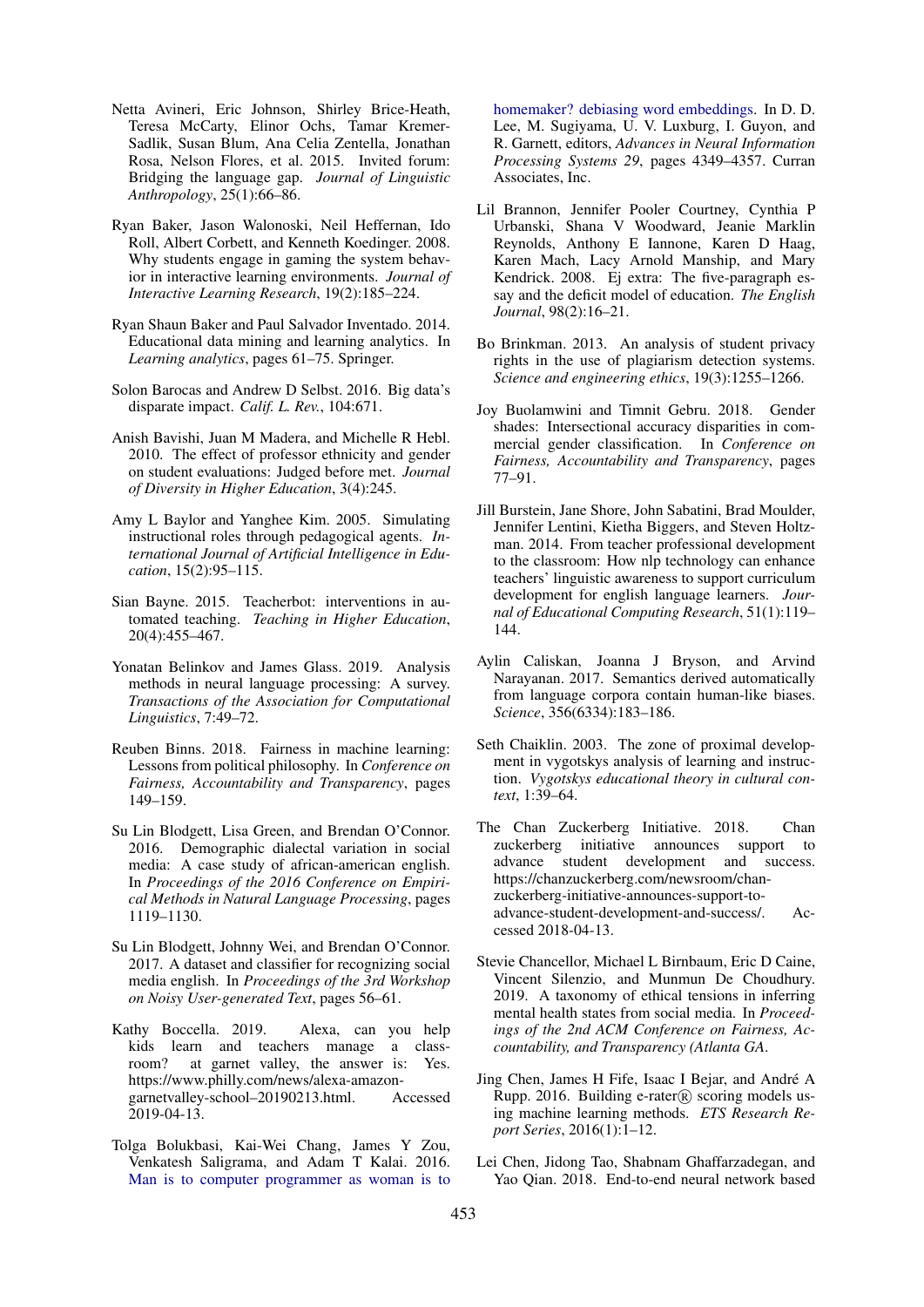automated speech scoring. In *2018 IEEE International Conference on Acoustics, Speech and Signal Processing (ICASSP)*, pages 6234–6238. IEEE.

- <span id="page-10-12"></span>Martin Chodorow and Jill Burstein. 2004. Beyond essay length: evaluating e-rater®'s performance on toefl <sup>R</sup> essays. *ETS Research Report Series*, 2004(1):i–38.
- <span id="page-10-5"></span>Alexandra Chouldechova. 2017. Fair prediction with disparate impact: A study of bias in recidivism prediction instruments. *Big data*, 5(2):153–163.
- <span id="page-10-19"></span>Francis S. Collins. 2018. Statement on claim of first gene-edited babies by chinese researcher. https://www.nih.gov/about-nih/who-we-are/nihdirector/statements/statement-claim-first-gene-<br>edited-babies-chinese-researcher. Accessed edited-babies-chinese-researcher. 2019-04-13.
- <span id="page-10-20"></span>Alexis Conneau, German Kruszewski, Guillaume Lample, Loïc Barrault, and Marco Baroni. 2018. What you can cram into a single vector: Probing sentence embeddings for linguistic properties. *arXiv preprint arXiv:1805.01070*.
- <span id="page-10-6"></span>Sam Corbett-Davies and Sharad Goel. 2018. The measure and mismeasure of fairness: A critical review of fair machine learning. *Synthesis of tutorial presented at ICML 2018.*
- <span id="page-10-4"></span>Sam Corbett-Davies, Emma Pierson, Avi Feller, Sharad Goel, and Aziz Huq. 2017. Algorithmic decision making and the cost of fairness. In *Proceedings of the 23rd ACM SIGKDD International Conference on Knowledge Discovery and Data Mining*, pages 797– 806. ACM.
- <span id="page-10-10"></span>Elena Cotos. 2014. *Genre-based automated writing evaluation for L2 research writing: From design to evaluation and enhancement*. Springer.
- <span id="page-10-3"></span>Kate Crawford. 2017. The trouble with bias, 2017. *URL http://blog. revolutionanalytics. com/2017/12/the-trouble-with-bias-by-katecrawford. html. Invited Talk by Kate Crawford at NIPS*.
- <span id="page-10-9"></span>Kimberle Crenshaw. 1990. Mapping the margins: Intersectionality, identity politics, and violence against women of color. *Stan. L. Rev.*, 43:1241.
- <span id="page-10-16"></span>Scott Crossley, Luc Paquette, Mihai Dascalu, Danielle S McNamara, and Ryan S Baker. 2016. Combining click-stream data with nlp tools to better understand mooc completion. In *Proceedings of the sixth international conference on learning analytics & knowledge*, pages 6–14. ACM.
- <span id="page-10-13"></span>Siddharth Dalmia, Ramon Sanabria, Florian Metze, and Alan W Black. 2018. Sequence-based multilingual low resource speech recognition. In *2018 IEEE International Conference on Acoustics, Speech and Signal Processing (ICASSP)*, pages 4909–4913. IEEE.
- <span id="page-10-2"></span>John Dewey. 1923. *Democracy and education: An introduction to the philosophy of education*. Macmillan.
- <span id="page-10-17"></span>Mark Díaz, Isaac Johnson, Amanda Lazar, Anne Marie Piper, and Darren Gergle. 2018. Addressing agerelated bias in sentiment analysis. In *Proceedings of the 2018 CHI Conference on Human Factors in Computing Systems*, page 412. ACM.
- <span id="page-10-11"></span>Ezekiel Dixon-Román, T. Philip Nichols, and Ama Nyame-Mensah. 2019. The racializing forces of/in ai educational technologies. *Learning, Media & Technology Special Issue on AI and Education: Critical Perspectives and Alternative Futures*.
- <span id="page-10-14"></span>Danielle Dougherty and Jill Sharkey. 2017. Reconnecting youth: Promoting emotional competence and social support to improve academic achievement. *Children and Youth Services Review*, 74:28–34.
- <span id="page-10-22"></span>Rotem Dror, Gili Baumer, Marina Bogomolov, and Roi Reichart. 2017. Replicability analysis for natural language processing: Testing significance with multiple datasets. *Transactions of the Association for Computational Linguistics*, 5:471–486.
- <span id="page-10-23"></span>Rotem Dror, Gili Baumer, Segev Shlomov, and Roi Reichart. 2018. The hitchhikers guide to testing statistical significance in natural language processing. In *Proceedings of the 56th Annual Meeting of the Association for Computational Linguistics (Volume 1: Long Papers)*, pages 1383–1392.
- <span id="page-10-18"></span>Riley E Dunlap. 2013. Climate change skepticism and denial: An introduction. *American behavioral scientist*, 57(6):691–698.
- <span id="page-10-7"></span>Cynthia Dwork and Christina Ilvento. 2018. Fairness under composition. In *10th Innovations in Theoretical Computer Science Conference (ITCS 2019)*. Schloss Dagstuhl-Leibniz-Zentrum fuer Informatik.
- <span id="page-10-15"></span>Sidney DMello and Art Graesser. 2012. Dynamics of affective states during complex learning. *Learning and Instruction*, 22(2):145–157.
- <span id="page-10-8"></span>Sarah L Eddy, Sara E Brownell, Phonraphee Thummaphan, Ming-Chih Lan, and Mary Pat Wenderoth. 2015. Caution, student experience may vary: social identities impact a students experience in peer discussions. *CBELife Sciences Education*, 14(4):ar45.
- <span id="page-10-21"></span>Zied Elloumi, Laurent Besacier, Olivier Galibert, and Benjamin Lecouteux. 2018. Analyzing learned representations of a deep asr performance prediction model. In *Blackbox NLP Workshop and EMLP 2018*.
- <span id="page-10-1"></span>Maxine Eskenazi. 2009. An overview of spoken language technology for education. *Speech Communication*, 51(10):832–844.
- <span id="page-10-0"></span>Virginia Eubanks. 2018. *Automating inequality: How high-tech tools profile, police, and punish the poor*. St. Martin's Press.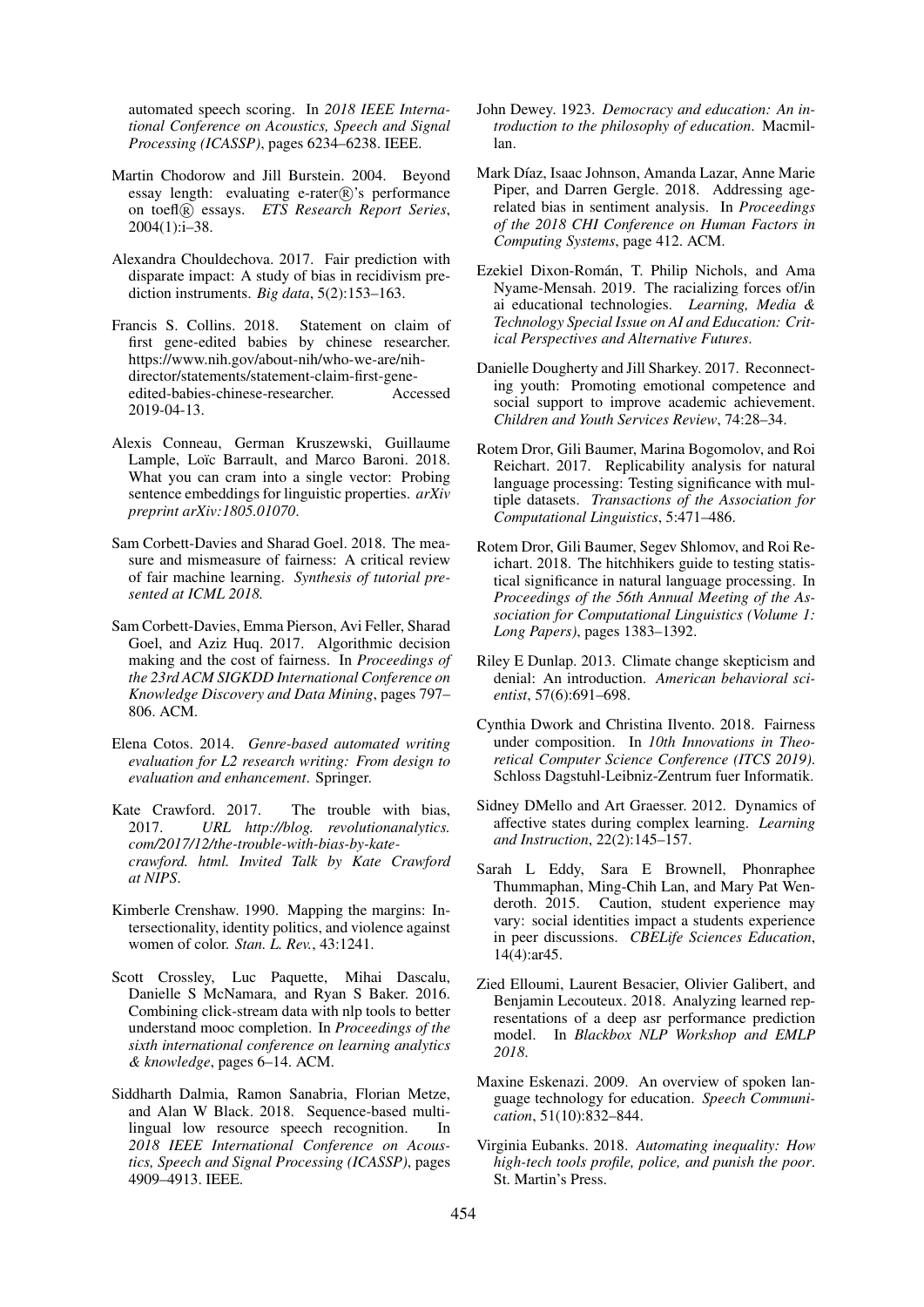- <span id="page-11-13"></span>Deana D Fagundes, William O Haynes, Nancy J Haak, and Michael J Moran. 1998. Task variability effects on the language test performance of southern lower socioeconomic class african american and caucasian five-year-olds. *Language, Speech, and Hearing Services in Schools*, 29(3):148–157.
- <span id="page-11-21"></span>Cyrus Farivar. 2019. New bill aims to stamp out bias in algorithms used by companies. Accessed 2019-04- 27.
- <span id="page-11-15"></span>James Fiacco, Elena Cotos, and Carolyn Rosé. 2019. Towards enabling feedback on rhetorical structure with neural sequence models. In *Proceedings of the 9th International Conference on Learning Analytics & Knowledge*, pages 310–319. ACM.
- <span id="page-11-11"></span>Samantha Finkelstein, Evelyn Yarzebinski, Callie Vaughn, Amy Ogan, and Justine Cassell. 2013. The effects of culturally congruent educational technologies on student achievement. In *International Conference on Artificial Intelligence in Education*, pages 493–502. Springer.
- <span id="page-11-8"></span>Amber N Finn, Paul Schrodt, Paul L Witt, Nikki Elledge, Kodiane A Jernberg, and Lara M Larson. 2009. A meta-analytical review of teacher credibility and its associations with teacher behaviors and student outcomes. *Communication Education*, 58(4):516–537.
- <span id="page-11-10"></span>Signithia Fordham and John U Ogbu. 1986. Black students' school success: Coping with the burden of acting white. *The urban review*, 18(3):176–206.
- <span id="page-11-1"></span>Paulo Freire. 1970. *Pedagogy of the oppressed*. Bloomsbury publishing USA.
- <span id="page-11-7"></span>Paulo Freire. 1985. *The politics of education: Culture, power, and liberation*. Greenwood Publishing Group.
- <span id="page-11-2"></span>Sorelle A Friedler, Carlos Scheidegger, Suresh Venkatasubramanian, Sonam Choudhary, Evan P Hamilton, and Derek Roth. 2019. A comparative study of fairness-enhancing interventions in machine learning. In *Proceedings of the Conference on Fairness, Accountability, and Transparency*, pages 329–338. ACM.
- <span id="page-11-3"></span>Nikhil Garg, Londa Schiebinger, Dan Jurafsky, and James Zou. 2018. Word embeddings quantify 100 years of gender and ethnic stereotypes. *Proceedings of the National Academy of Sciences*, 115(16):E3635–E3644.
- <span id="page-11-0"></span>Bill & Melinda Gates Foundation and the Chan Zuckerberg Initiative. 2019. Education research & development: Learning from the field.
- <span id="page-11-12"></span>Matteo Gerosa, Diego Giuliani, Shrikanth Narayanan, and Alexandros Potamianos. 2009. A review of asr technologies for children's speech. In *Proceedings of the 2nd Workshop on Child, Computer and Interaction*, page 7. ACM.
- <span id="page-11-14"></span>David Gerritsen, John Zimmerman, and Amy Ogan. 2018. Towards a framework for smart classrooms that teach instructors to teach. In *International Conference of the Learning Sciences*, volume 3.
- <span id="page-11-17"></span>Debanjan Ghosh, Aquila Khanam, Yubo Han, and Smaranda Muresan. 2016. Coarse-grained argumentation features for scoring persuasive essays. In *Proceedings of the 54th Annual Meeting of the Association for Computational Linguistics (Volume 2: Short Papers)*, volume 2, pages 549–554.
- <span id="page-11-20"></span>Jill Gilkerson, Jeffrey A Richards, Steven F Warren, Judith K Montgomery, Charles R Greenwood, D Kimbrough Oller, John HL Hansen, and Terrance D Paul. 2017. Mapping the early language environment using all-day recordings and automated analysis. *American Journal of Speech-Language Pathology*, 26(2):248–265.
- <span id="page-11-5"></span>Kevin Gimpel, Nathan Schneider, Brendan O'Connor, Dipanjan Das, Daniel Mills, Jacob Eisenstein, Michael Heilman, Dani Yogatama, Jeffrey Flanigan, and Noah A Smith. 2011. Part-of-speech tagging for twitter: Annotation, features, and experiments. In *Proceedings of the 49th Annual Meeting of the Association for Computational Linguistics: Human Language Technologies: short papers-Volume 2*, pages 42–47. Association for Computational Linguistics.
- <span id="page-11-4"></span>Hila Gonen and Yoav Goldberg. 2019. Lipstick on a pig: Debiasing methods cover up systematic gender biases in word embeddings but do not remove them. *arXiv preprint arXiv:1903.03862*.
- <span id="page-11-23"></span>Edmund W Gordon and Kavitha Rajagopalan. 2016. Assessment for teaching and learning, not just accountability. In *The Testing and Learning Revolution*, pages 9–34. Springer.
- <span id="page-11-19"></span>Joshua Lumpkin Green. 2006. *Digital Blackface: The Repackaging of the Black Masculine Image*. Ph.D. thesis, Miami University.
- <span id="page-11-22"></span>Riccardo Guidotti, Anna Monreale, Salvatore Ruggieri, Franco Turini, Fosca Giannotti, and Dino Pedreschi. 2018. A survey of methods for explaining black box models. *ACM computing surveys (CSUR)*, 51(5):93.
- <span id="page-11-9"></span>Magnus Haake and Agneta Gulz. 2008. Visual stereotypes and virtual pedagogical agents. *Journal of Educational Technology & Society*, 11(4):1–15.
- <span id="page-11-16"></span>Niloofar Haeri. 2000. Form and ideology: Arabic sociolinguistics and beyond. *Annual review of anthropology*, 29(1):61–87.
- <span id="page-11-6"></span>Jennifer Hammond and Pauline Gibbons. 2005. What is scaffolding? *Teachers voices*, 8:8–16.
- <span id="page-11-18"></span>Francis C Harris and Benjamin B Lahey. 1982. Subject reactivity in direct observational assessment: A review and critical analysis. *Clinical Psychology Review*, 2(4):523–538.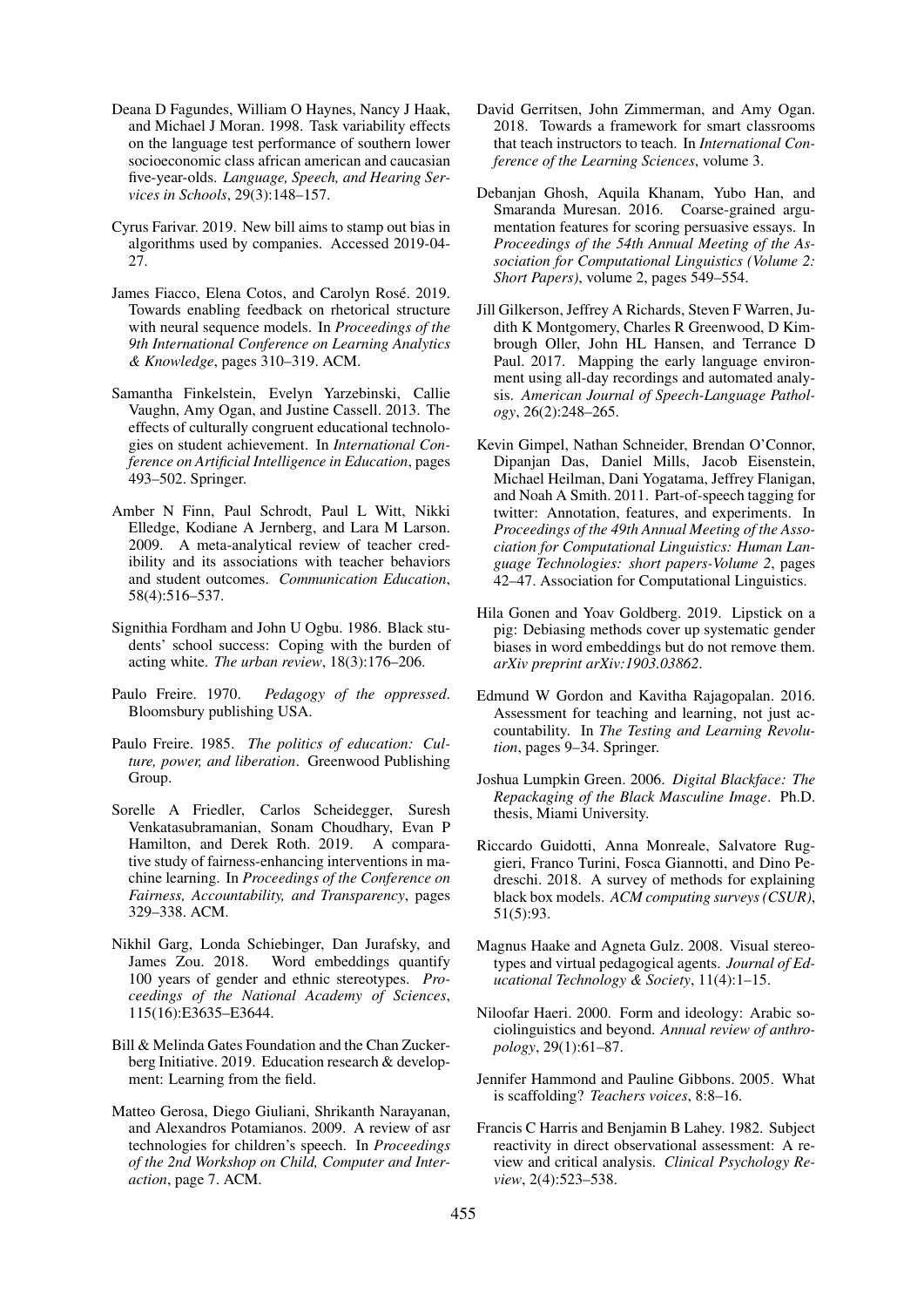- <span id="page-12-20"></span>Betty Hart and Todd R Risley. 1995. *Meaningful differences in the everyday experience of young American children.* Paul H Brookes Publishing.
- <span id="page-12-17"></span>Baogang He. 2013. The power of chinese linguistic imperialism and its challenge to multicultural education.
- <span id="page-12-12"></span>Michael Heilman and Noah A Smith. 2010. Good question! statistical ranking for question generation. In *Human Language Technologies: The 2010 Annual Conference of the North American Chapter of the Association for Computational Linguistics*, pages 609–617. Association for Computational Linguistics.
- <span id="page-12-18"></span>Lyn Henderson. 1996. Instructional design of interactive multimedia: A cultural critique. *Educational technology research and development*, 44(4):85– 104.
- <span id="page-12-2"></span>Peter Henderson, Koustuv Sinha, Nicolas Angelard-Gontier, Nan Rosemary Ke, Genevieve Fried, Ryan Lowe, and Joelle Pineau. 2018. Ethical challenges in data-driven dialogue systems. In *Proceedings of the 2018 AAAI/ACM Conference on AI, Ethics, and Society*, pages 123–129. ACM.
- <span id="page-12-16"></span>Kathleen Heugh. 1995. Disabling and enabling: Implications of language policy trends in south africa. *Language and social history: Studies in South African sociolinguistics*, pages 329–350.
- <span id="page-12-14"></span>Kenneth Holstein, Jennifer Wortman Vaughan, Hal Daumé III, Miro Dudík, and Hanna Wallach. 2018. Improving fairness in machine learning systems: What do industry practitioners need? *arXiv preprint arXiv:1812.05239*.
- <span id="page-12-6"></span>John N Hooker and Tae Wan N Kim. 2018. Toward non-intuition-based machine and artificial intelligence ethics: A deontological approach based on modal logic. In *Proceedings of the 2018 AAAI/ACM Conference on AI, Ethics, and Society*, pages 130– 136. ACM.
- <span id="page-12-9"></span>bell hooks. 2003. *Teaching community: A pedagogy of hope*, volume 36. Psychology Press.
- <span id="page-12-0"></span>Michael B Horn. 2018. Hey alexa, can you help kids learn more? *Education Next*, 18(2).
- <span id="page-12-15"></span>Nancy Hornberger and Viniti Vaish. 2009. Multilingual language policy and school linguistic practice: globalization and english-language teaching in india, singapore and south africa. *Compare*, 39(3):305–320.
- <span id="page-12-3"></span>Dirk Hovy and Shannon L Spruit. 2016. The social impact of natural language processing. In *Proceedings of the 54th Annual Meeting of the Association for Computational Linguistics (Volume 2: Short Papers)*, volume 2, pages 591–598.
- <span id="page-12-13"></span>Adam C Johnson, Joshua Wilson, and Rod D Roscoe. 2017. College student perceptions of writing errors, text quality, and author characteristics. *Assessing Writing*, 34:72–87.
- <span id="page-12-11"></span>Anna Jørgensen, Dirk Hovy, and Anders Søgaard. 2015. Challenges of studying and processing dialects in social media. In *Proceedings of the Workshop on Noisy User-generated Text*, pages 9–18.
- <span id="page-12-5"></span>David Jurgens, Yulia Tsvetkov, and Dan Jurafsky. 2017. Incorporating dialectal variability for socially equitable language identification. In *Proceedings of the 55th Annual Meeting of the Association for Computational Linguistics (Volume 2: Short Papers)*, pages 51–57.
- <span id="page-12-23"></span>Divyansh Kaushik and Zachary C Lipton. 2018. How much reading does reading comprehension require? a critical investigation of popular benchmarks. *arXiv preprint arXiv:1808.04926*.
- <span id="page-12-7"></span>Michael Kearns, Seth Neel, Aaron Roth, and Zhiwei Steven Wu. 2019. An empirical study of rich subgroup fairness for machine learning. In *Proceedings of the Conference on Fairness, Accountability, and Transparency*, pages 100–109. ACM.
- <span id="page-12-10"></span>Os Keyes. 2018. The misgendering machines: Trans/hci implications of automatic gender recognition. *Proceedings of the ACM on Human-Computer Interaction*, 2(CSCW):88.
- <span id="page-12-1"></span>Svetlana Kiritchenko and Saif M Mohammad. 2018. Examining gender and race bias in two hundred sentiment analysis systems. *NAACL HLT 2018*, page 43.
- <span id="page-12-8"></span>Andrew J Kirkendall. 2010. *Paulo Freire and the cold war politics of literacy*. Univ of North Carolina Press.
- <span id="page-12-4"></span>Tanya Kraljic, Susan E Brennan, and Arthur G Samuel. 2008. Accommodating variation: Dialects, idiolects, and speech processing. *Cognition*, 107(1):54–81.
- <span id="page-12-21"></span>Joshua A Kroll, Solon Barocas, Edward W Felten, Joel R Reidenberg, David G Robinson, and Harlan Yu. 2016. Accountable algorithms. *U. Pa. L. Rev.*, 165:633.
- <span id="page-12-19"></span>Judith F Kroll and Ellen Bialystok. 2013. Understanding the consequences of bilingualism for language processing and cognition. *Journal of cognitive psychology*, 25(5):497–514.
- <span id="page-12-22"></span>Andreas Krug and Sebastian Stober. 2018. [Introspec](https://www.aclweb.org/anthology/W18-5421)[tion for convolutional automatic speech recogni](https://www.aclweb.org/anthology/W18-5421)[tion.](https://www.aclweb.org/anthology/W18-5421) In *Proceedings of the 2018 EMNLP Workshop BlackboxNLP: Analyzing and Interpreting Neural Networks for NLP*, pages 187–199, Brussels, Belgium. Association for Computational Linguistics.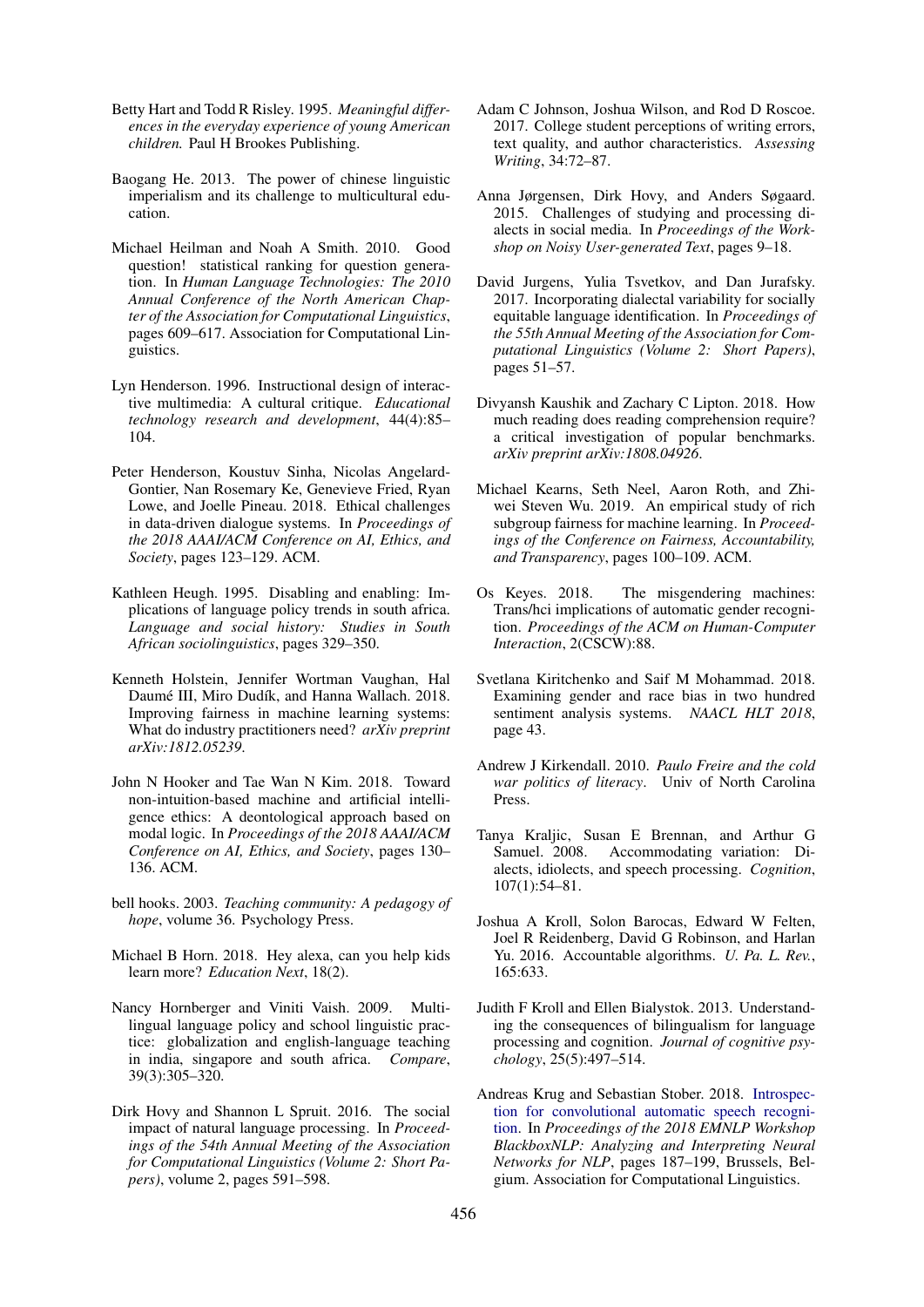- <span id="page-13-15"></span>Anuj Kumar, Pooja Reddy, Anuj Tewari, Rajat Agrawal, and Matthew Kam. 2012. Improving literacy in developing countries using speech recognition-supported games on mobile devices. In *Proceedings of the SIGCHI Conference on Human Factors in Computing Systems*, pages 1149–1158. ACM.
- <span id="page-13-11"></span>Rohit Kumar, Carolyn Penstein Rose, Yi-Chia Wang, ´ Mahesh Joshi, and Allen Robinson. 2007. Tutorial dialogue as adaptive collaborative learning support. *Frontiers in artificial intelligence and applications*, 158:383.
- <span id="page-13-1"></span>Gloria Ladson-Billings. 1995. Toward a theory of culturally relevant pedagogy. *American educational research journal*, 32(3):465–491.
- <span id="page-13-12"></span>Sonja L Lanehart. 1998. African american vernacular english and education: The dynamics of pedagogy, ideology, and identity. *Journal of English linguistics*, 26(2):122–136.
- <span id="page-13-17"></span>David Lehr and Paul Ohm. 2017. Playing with the data: What legal scholars should learn about machine learning. *UCDL Rev.*, 51:653.
- <span id="page-13-23"></span>Jochen L Leidner and Vassilis Plachouras. 2017. Ethical by design: ethics best practices for natural language processing. In *Proceedings of the First ACL Workshop on Ethics in Natural Language Processing*, pages 30–40.
- <span id="page-13-18"></span>Mike Levy and Glenn Stockwell. 2013. *CALL dimensions: Options and issues in computer-assisted language learning*. Routledge.
- <span id="page-13-20"></span>Dave Lewis, Joss Moorkens, and Kaniz Fatema. 2017. Integrating the management of personal data protection and open science with research ethics. In *Proceedings of the First ACL Workshop on Ethics in Natural Language Processing*, pages 60–65.
- <span id="page-13-0"></span>Diane Litman. 2016. Natural language processing for enhancing teaching and learning. In *Thirtieth AAAI Conference on Artificial Intelligence*.
- <span id="page-13-5"></span>Lydia T Liu, Sarah Dean, Esther Rolf, Max Simchowitz, and Moritz Hardt. 2018. Delayed impact of fair machine learning. In *Proceedings of the 35th International Conference on Machine Learning*.
- <span id="page-13-16"></span>Anastassia Loukina, Klaus Zechner, James Bruno, and Beata Beigman Klebanov. 2018. Using exemplar responses for training and evaluating automated speech scoring systems. In *Proceedings of the Thirteenth Workshop on Innovative Use of NLP for Building Educational Applications*, pages 1–12.
- <span id="page-13-22"></span>Robin Lovell-Badge. 2019. Crispr babies: a view from the centre of the storm. *Development*, 146(3):dev175778.
- <span id="page-13-10"></span>Nichola Lubold, Erin Walker, Heather Pon-Barry, and Amy Ogan. 2018. Automated pitch convergence improves learning in a social, teachable robot for middle school mathematics. In *International Conference on Artificial Intelligence in Education*, pages 282–296. Springer.
- <span id="page-13-9"></span>Nitin Madnani, Anastassia Loukina, Alina von Davier, Jill Burstein, and Aoife Cahill. 2017. Building better open-source tools to support fairness in automated scoring. In *Proceedings of the First ACL Workshop on Ethics in Natural Language Processing*, pages 41–52.
- <span id="page-13-4"></span>Mitchell P Marcus, Mary Ann Marcinkiewicz, and Beatrice Santorini. 1993. Building a large annotated corpus of english: The penn treebank. *Computational linguistics*, 19(2):313–330.
- <span id="page-13-19"></span>Detmar Meurers. 2015. Learner corpora and natural language processing. *The Cambridge handbook of learner corpus research*, pages 537–566.
- <span id="page-13-21"></span>Margot Mieskes. 2017. A quantitative study of data in the nlp community. In *Proceedings of the First ACL Workshop on Ethics in Natural Language Processing*, pages 23–29.
- <span id="page-13-7"></span>Robert J Mislevy, Pamela A Moss, and James P Gee. 2009. On qualitative and quantitative reasoning in validity. *Generalizing from educational research: Beyond qualitative and quantitative polarization*, pages 67–100.
- <span id="page-13-3"></span>Brent Daniel Mittelstadt, Patrick Allo, Mariarosaria Taddeo, Sandra Wachter, and Luciano Floridi. 2016. The ethics of algorithms: Mapping the debate. *Big Data & Society*, 3(2):2053951716679679.
- <span id="page-13-13"></span>Luis Moll, Cathy Amanti, Deborah Neff, and Norma Gonzalez. 2005. Funds of knowledge for teaching: Using a qualitative approach to connect homes and classrooms. *Funds of knowledge: Theorizing practices in households, communities, and classrooms*, pages 71–87.
- <span id="page-13-6"></span>Luis C Moll. 1992. *Vygotsky and education: Instructional implications and applications of sociohistorical psychology*. Cambridge University Press.
- <span id="page-13-2"></span>Ernest Morrell. 2015. *Critical literacy and urban youth: Pedagogies of access, dissent, and liberation*. Routledge.
- <span id="page-13-8"></span>Sean Michael Morris and Jesse Stommel. 2018. *An urgency of teachers: The work of critical digital pedagogy*. Hybrid Pedagogy Incorporated.
- <span id="page-13-14"></span>Jack Mostow, Greg Aist, Paul Burkhead, Albert Corbett, Andrew Cuneo, Susan Eitelman, Cathy Huang, Brian Junker, Mary Beth Sklar, and Brian Tobin. 2003. Evaluation of an automated reading tutor that listens: Comparison to human tutoring and classroom instruction. *Journal of Educational Computing Research*, 29(1):61–117.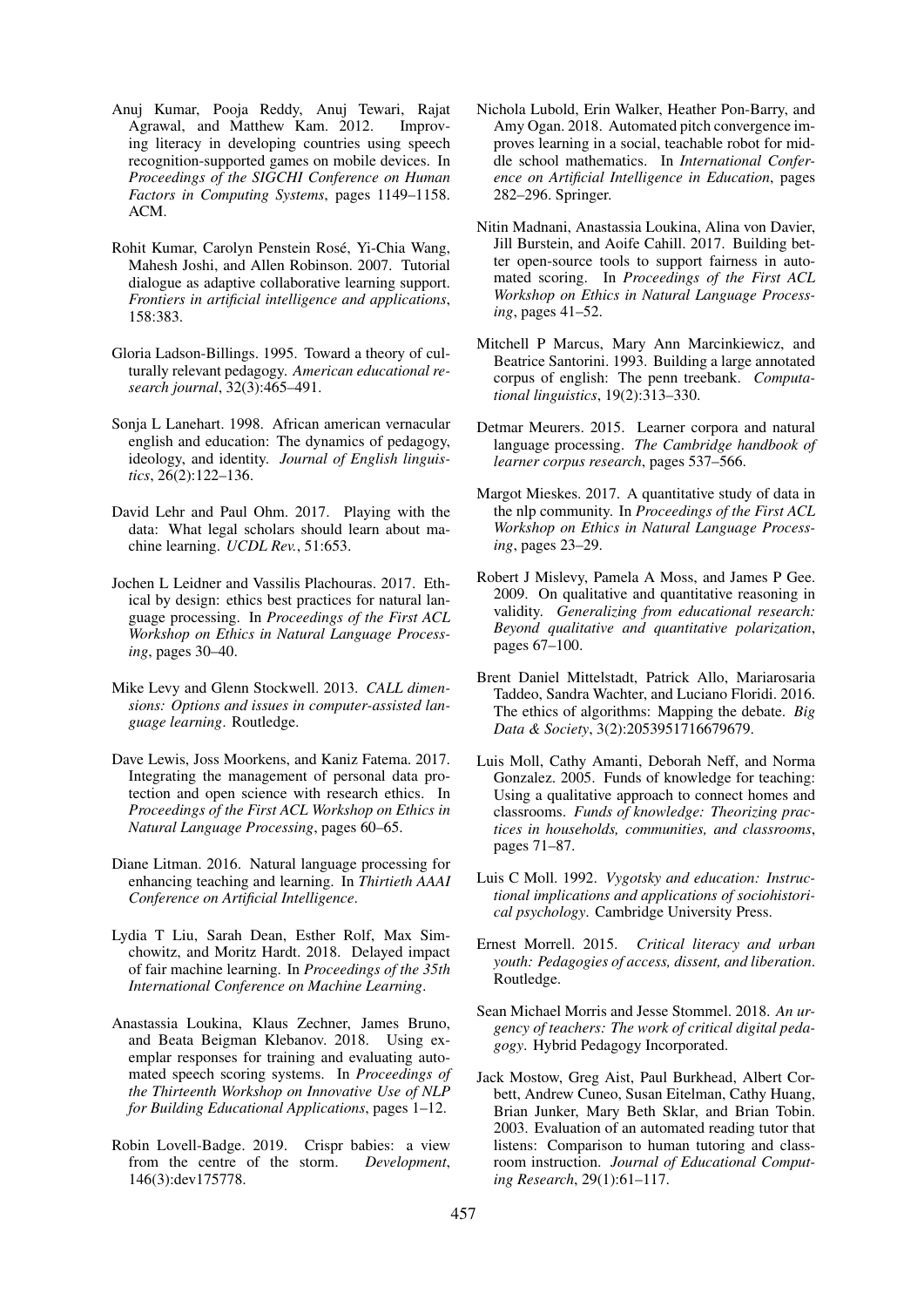- <span id="page-14-10"></span>Jack Mostow and Hyeju Jang. 2012. Generating diagnostic multiple choice comprehension cloze questions. In *Proceedings of the Seventh Workshop on Building Educational Applications Using NLP*, pages 136–146. Association for Computational Linguistics.
- <span id="page-14-18"></span>Pilar Munday. 2016. The case for using duolingo as part of the language classroom experience. *RIED: revista iberoamericana de educacion a distancia ´* , 19(1):83–101.
- <span id="page-14-12"></span>Hwee Tou Ng, Siew Mei Wu, Ted Briscoe, Christian Hadiwinoto, Raymond Hendy Susanto, and Christopher Bryant. 2014. The conll-2014 shared task on grammatical error correction. In *Proceedings of the Eighteenth Conference on Computational Natural Language Learning: Shared Task*, pages 1–14.
- <span id="page-14-11"></span>Huy V Nguyen and Diane J Litman. 2018. Argument mining for improving the automated scoring of persuasive essays. In *Thirty-Second AAAI Conference on Artificial Intelligence*.
- <span id="page-14-0"></span>Safiya Umoja Noble. 2018. *Algorithms of oppression: How search engines reinforce racism*. nyu Press.
- <span id="page-14-7"></span>Behnaz Nojavanasghari, Charles E Hughes, and Louis-Philippe Morency. 2017. Exceptionally social: Design of an avatar-mediated interactive system for promoting social skills in children with autism. In *Proceedings of the 2017 CHI Conference Extended Abstracts on Human Factors in Computing Systems*, pages 1932–1939. ACM.
- <span id="page-14-6"></span>Benjamin D Nye, Arthur C Graesser, and Xiangen Hu. 2014. Autotutor and family: A review of 17 years of natural language tutoring. *International Journal of Artificial Intelligence in Education*, 24(4):427–469.
- <span id="page-14-21"></span>Eda Okur, Sinem Aslan, Nese Alyuz, Asli Arslan Esme, and Ryan S Baker. 2018. Role of sociocultural differences in labeling students affective states. In *International Conference on Artificial Intelligence in Education*, pages 367–380. Springer.
- <span id="page-14-1"></span>Django Paris and H Samy Alim. 2017. *Culturally sustaining pedagogies: Teaching and learning for justice in a changing world*. Teachers College Press.
- <span id="page-14-20"></span>Cecelia Parks. 2017. Beyond compliance: Students and ferpa in the age of big data. *Journal of Intellectual Freedom and Privacy*, 2(2):23.
- <span id="page-14-15"></span>Laura-Ann Petitto, Melody S Berens, Ioulia Kovelman, Matt H Dubins, K Jasinska, and M Shalinsky. 2012. The perceptual wedge hypothesis as the basis for bilingual babies phonetic processing advantage: New insights from fnirs brain imaging. *Brain and language*, 121(2):130–143.
- <span id="page-14-3"></span>Slav Petrov and Ryan McDonald. 2012. Overview of the 2012 shared task on parsing the web.
- <span id="page-14-14"></span>Robert Phillipson. 1992. Linguistic imperialism. *The Encyclopedia of Applied Linguistics*, pages 1–7.
- <span id="page-14-16"></span>Nora Presson, Colleen Davy, and Brian MacWhinney. 2013. Experimentalized call for adult second language learners. *Innovative research and practices in second language acquisition and bilingualism*, 38:139.
- <span id="page-14-22"></span>Alessandro Raganato and Jörg Tiedemann. 2018. [An](https://www.aclweb.org/anthology/W18-5431) [analysis of encoder representations in transformer](https://www.aclweb.org/anthology/W18-5431)[based machine translation.](https://www.aclweb.org/anthology/W18-5431) In *Proceedings of the 2018 EMNLP Workshop BlackboxNLP: Analyzing and Interpreting Neural Networks for NLP*, pages 287–297, Brussels, Belgium. Association for Computational Linguistics.
- <span id="page-14-13"></span>Y Malini Reddy and Heidi Andrade. 2010. A review of rubric use in higher education. *Assessment & evaluation in higher education*, 35(4):435–448.
- <span id="page-14-19"></span>Priscilla M Regan and Jolene Jesse. 2018. Ethical challenges of edtech, big data and personalized learning: twenty-first century student sorting and tracking. *Ethics and Information Technology*, pages 1– 13.
- <span id="page-14-9"></span>Angela Rickford. 2001. The effect of cultural congruence and higher order questioning on the reading enjoyment and comprehension of ethnic minority students. *Journal of education for students placed at risk*, 6(4):357–387.
- <span id="page-14-2"></span>Alexey Romanov, Maria De-Arteaga, Hanna Wallach, Jennifer Chayes, Christian Borgs, Alexandra Chouldechova, Sahin Geyik, Krishnaram Kenthapadi, Anna Rumshisky, and Adam Tauman Kalai. 2019. What's in a name? reducing bias in bios without access to protected attributes. In *Proceedings of ACL*.
- <span id="page-14-5"></span>Noah Oluwafemi Samuel and Kate Williams. 2016. An english-language bibliography of the 1961 cuban literacy campaign. Technical report.
- <span id="page-14-8"></span>Brian Scassellati, Jake Brawer, Katherine Tsui, Setareh Nasihati Gilani, Melissa Malzkuhn, Barbara Manini, Adam Stone, Geo Kartheiser, Arcangelo Merla, Ari Shapiro, et al. 2018. Teaching language to deaf infants with a robot and a virtual human. In *Proceedings of the 2018 CHI Conference on Human Factors in Computing Systems*, page 553. ACM.
- <span id="page-14-4"></span>Sylvia Scribner and Michael Cole. 1973. Cognitive consequences of formal and informal education. *Science*, 182(4112):553–559.
- <span id="page-14-23"></span>Andrew D Selbst, Danah Boyd, Sorelle A Friedler, Suresh Venkatasubramanian, and Janet Vertesi. 2019. Fairness and abstraction in sociotechnical systems. In *Proceedings of the Conference on Fairness, Accountability, and Transparency*, pages 59– 68. ACM.
- <span id="page-14-17"></span>Burr Settles, Chris Brust, Erin Gustafson, Masato Hagiwara, and Nitin Madnani. 2018. Second language acquisition modeling. In *Proceedings of the Thirteenth Workshop on Innovative Use of NLP for Building Educational Applications*, pages 56–65.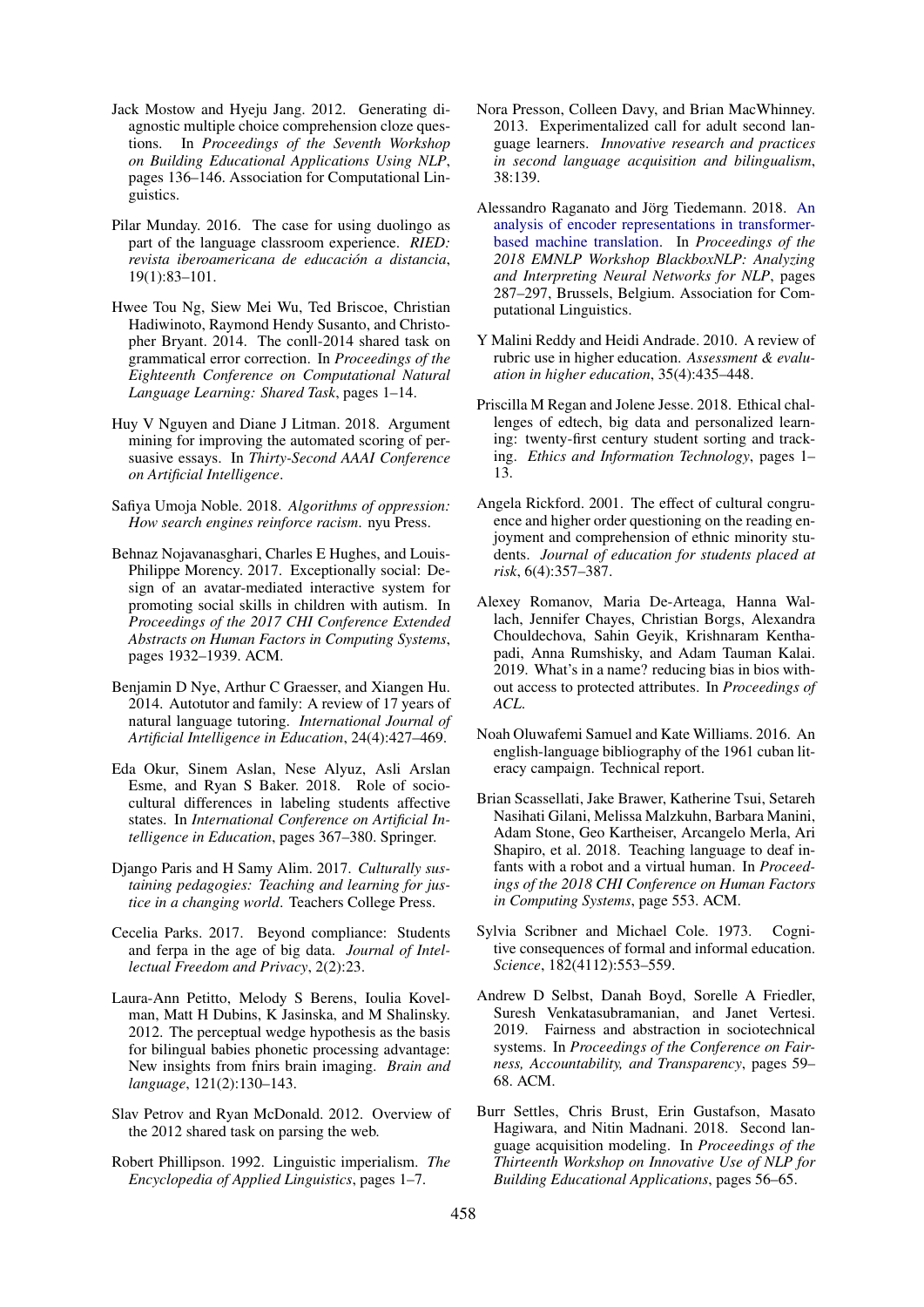- <span id="page-15-9"></span>Mark D Shermis and Ben Hamner. 2012. Contrasting state-of-the-art automated scoring of essays: Analysis. In *Annual national council on measurement in education meeting*, pages 14–16.
- <span id="page-15-22"></span>Xing Shi, Inkit Padhi, and Kevin Knight. 2016. Does string-based neural mt learn source syntax? In *Proceedings of the 2016 Conference on Empirical Methods in Natural Language Processing*, pages 1526– 1534.
- <span id="page-15-6"></span>J Siegel. 2001. Pidgins, creoles, and minority dialect in education. *Concise Encyclopedia of Sociolinguistics, Elsevier, Oxford*, pages 747–749.
- <span id="page-15-14"></span>Sunayana Sitaram, Khyathi Raghavi Chandu, Sai Krishna Rallabandi, and Alan W Black. 2019. survey of code-switched speech and language processing. https://arxiv.org/abs/1904.00784. ArXiv preprint. Accessed 2019-04-13.
- <span id="page-15-21"></span>Pia Sommerauer and Antske Fokkens. 2018. [Firearms](https://www.aclweb.org/anthology/W18-5430) [and tigers are dangerous, kitchen knives and ze](https://www.aclweb.org/anthology/W18-5430)[bras are not: Testing whether word embeddings can](https://www.aclweb.org/anthology/W18-5430) [tell.](https://www.aclweb.org/anthology/W18-5430) In *Proceedings of the 2018 EMNLP Workshop BlackboxNLP: Analyzing and Interpreting Neural Networks for NLP*, pages 276–286, Brussels, Belgium. Association for Computational Linguistics.
- <span id="page-15-20"></span>Douglas E Sperry, Linda L Sperry, and Peggy J Miller. 2018. Reexamining the verbal environments of children from different socioeconomic backgrounds. *Child development*.
- <span id="page-15-7"></span>Ian Stewart. 2014. Now we stronger than ever: African-american english syntax in twitter. In *Proceedings of the Student Research Workshop at the 14th Conference of the European Chapter of the Association for Computational Linguistics*, pages 31– 37.
- <span id="page-15-3"></span>Holly E Tatum, Beth M Schwartz, Peggy A Schimmoeller, and Nicole Perry. 2013. Classroom participation and student-faculty interactions: does gender matter? *The Journal of Higher Education*, 84(6):745–768.
- <span id="page-15-15"></span>Rebecca D Taylor, Eva Oberle, Joseph A Durlak, and Roger P Weissberg. 2017. Promoting positive youth development through school-based social and emotional learning interventions: A meta-analysis of follow-up effects. *Child development*, 88(4):1156– 1171.
- <span id="page-15-13"></span>Michael Thomas, Hayo Reinders, and Mark Warschauer. 2012. *Contemporary computerassisted language learning*. A&C Black.
- <span id="page-15-8"></span>Sowmya Vajjala and Detmar Meurers. 2012. On improving the accuracy of readability classification using insights from second language acquisition. In *Proceedings of the seventh workshop on building educational applications using NLP*, pages 163–173. Association for Computational Linguistics.
- <span id="page-15-18"></span>Rob Voigt, Nicholas P Camp, Vinodkumar Prabhakaran, William L Hamilton, Rebecca C Hetey, Camilla M Griffiths, David Jurgens, Dan Jurafsky, and Jennifer L Eberhardt. 2017. Language from police body camera footage shows racial disparities in officer respect. *Proceedings of the National Academy of Sciences*, 114(25):6521–6526.
- <span id="page-15-1"></span>Rob Voigt, David Jurgens, Vinodkumar Prabhakaran, Dan Jurafsky, and Yulia Tsvetkov. 2018. Rtgender: A corpus for studying differential responses to gender. In *LREC*.
- <span id="page-15-17"></span>Svitlana Volkova, Theresa Wilson, and David Yarowsky. 2013. Exploring demographic language variations to improve multilingual sentiment analysis in social media. In *Proceedings of the 2013 Conference on Empirical Methods in Natural Language Processing*, pages 1815–1827.
- <span id="page-15-0"></span>Tony Wan. 2019. Us edtech investments peak again with \$1.45 billion raised in 2018. https://www.edsurge.com/news/2019-01-15-usedtech-investments-peak-again-with-1-45-billionraised-in-2018. Accessed 2019-04-13.
- <span id="page-15-5"></span>Kyle Wanberg. 2013. Pedagogy against the state: The ban on ethnic studies in arizona. *Journal of Pedagogy/Pedagogicky Casopis `* , 4(1):15–35.
- <span id="page-15-12"></span>Hao Wang and Behzad Mansouri. 2017. Revisiting code-switching practice in tesol: A critical perspective. *The Asia-Pacific Education Researcher*, 26(6):407–415.
- <span id="page-15-10"></span>John Warner. 2018. *Why They Can't Write: Killing the Five-Paragraph Essay and Other Necessities*. JHU Press.
- <span id="page-15-16"></span>Miaomiao Wen, Diyi Yang, and Carolyn Rose. 2014. Sentiment analysis in mooc discussion forums: What does it tell us? In *Educational data mining 2014*. Citeseer.
- <span id="page-15-2"></span>Etienne Wenger. 2010. Communities of practice and social learning systems: the career of a concept. In *Social learning systems and communities of practice*, pages 179–198. Springer.
- <span id="page-15-4"></span>Candace West and Don H Zimmerman. 1987. Doing gender. *Gender & society*, 1(2):125–151.
- <span id="page-15-19"></span>Sarah Myers West, Meredith Whittaker, and Kate Crawford. 2019. Discriminating systems: Gender, race and power in ai. *AI Now Institute*.
- <span id="page-15-11"></span>Patti West-Smith, Stephanie Butler, and Elijah Mayfield. 2018. Trustworthy automated essay scoring without explicit construct validity. In *Proceedings of the AAAI Spring Symposium on AI and Society: Ethics, Safety and Trustworthiness in Intelligent Agents*.
- <span id="page-15-23"></span>Eric Westervelt. 2015. Meet the mind-reading robo tutor in the sky. http://tinyurl.com/y3l4jk4a. NPR Morning Edition. Accessed 2019-04-13.